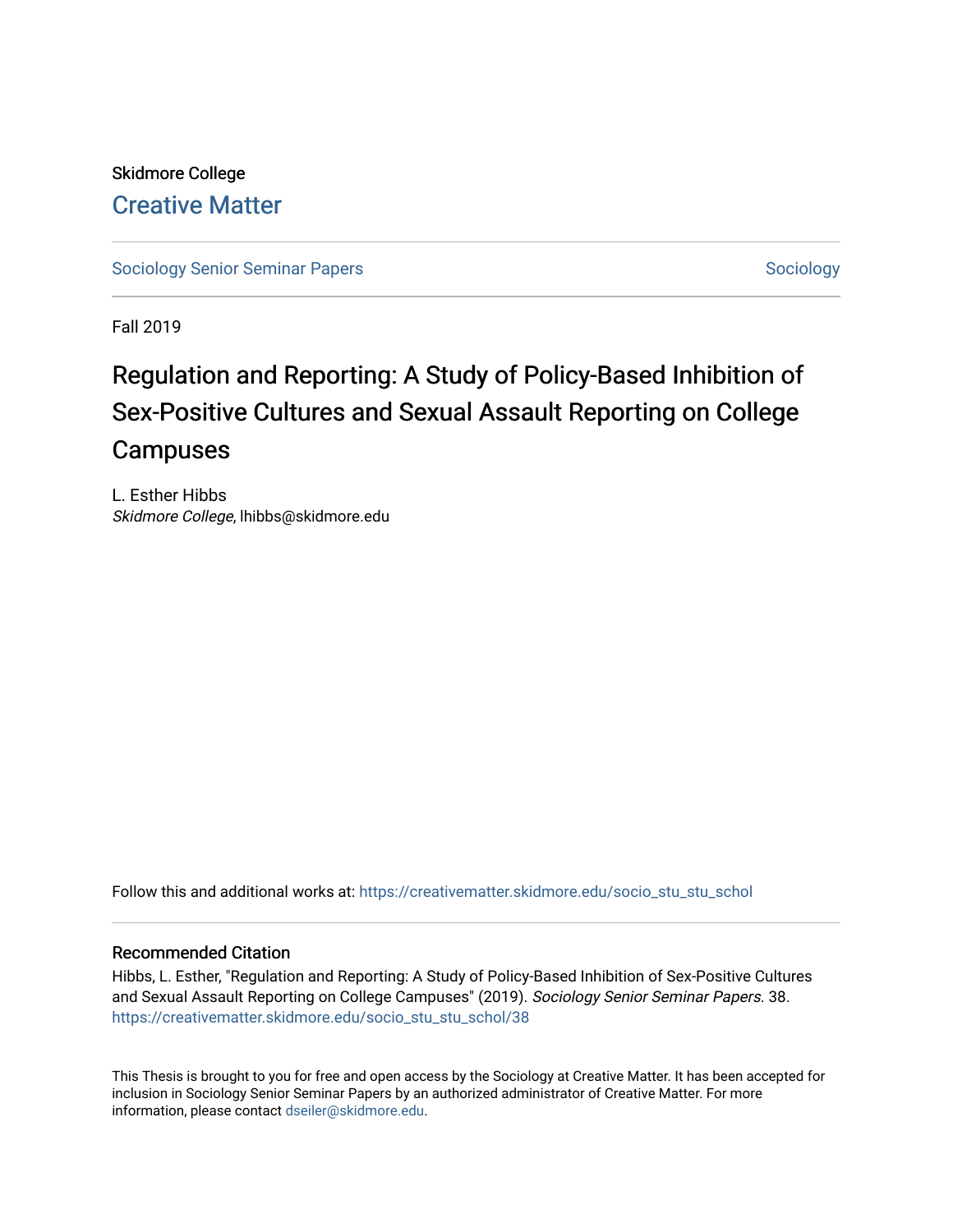### Running Head = SEX CULTURES & ASSAULT REPORTING

Regulation and Reporting: A Study of Policy-Based Inhibition of Sex-Positive Cultures and Sexual

Assault Reporting on College Campuses\*

L. Esther Hibbs Skidmore College

Word Count  $= 8,818$ 

\*Please direct all correspondence to L. Esther Hibbs, 815 N. Broadway, Skidmore College, Saratoga Springs, NY 12866. E-mail: lhibb[s@skidmore.edu](mailto:sstudent@skidmore.edu). The author would like to acknowledge Professor Catherine Berheide and her research team: Lauren Gorstein, Maddy Leonardos, and Adrianna Williams, for their patience, guidance, and assistance throughout the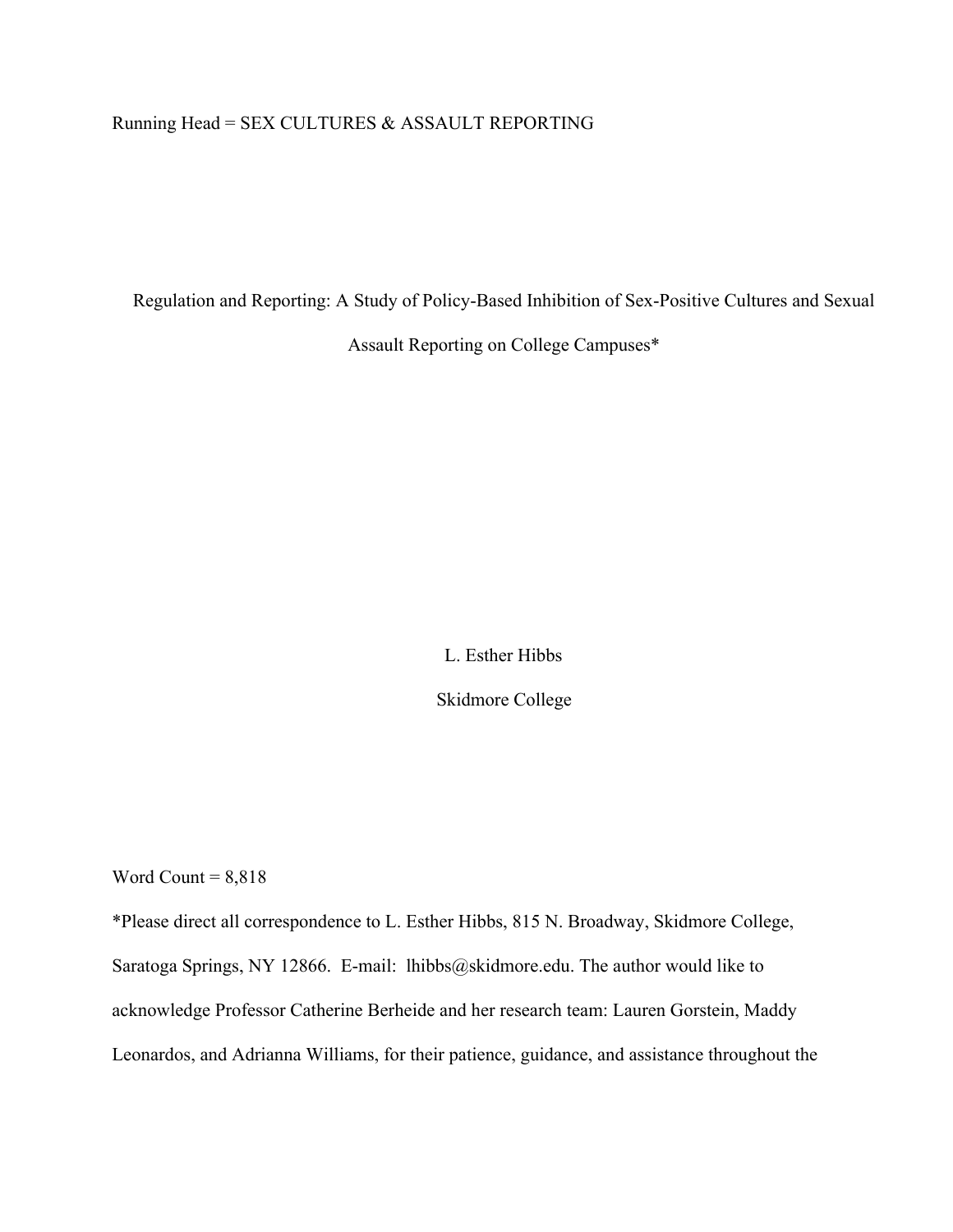research process.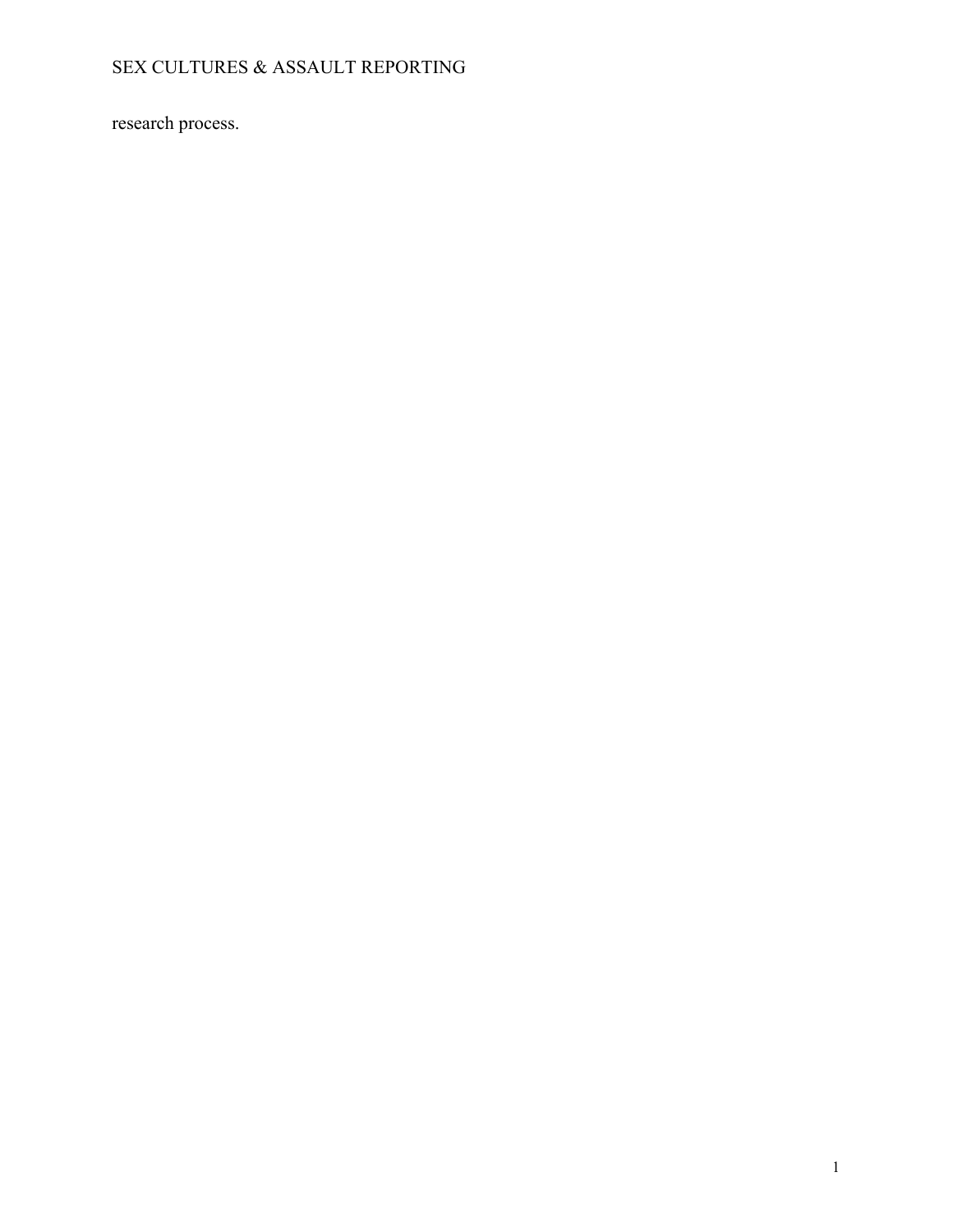# **Regulation and Reporting: A Study of Policy-Based Inhibition of Sex-Positive Cultures and Assault Reporting on College Campuses**

#### ABSTRACT

How does treatment of consensual sexual behavior affect willingness to report assault on college campuses? This study proposes that higher levels of policy-based inhibition of informed, consensual sex cultures lead to lower reported rates of sexual assault because they increase stigma and minimize discussions about sexual behavior. Stigma reduces willingness to address marginalized communities and deviant behaviors, in this case sexual activity, particularly outside of wedlock. If people are not willing to discuss sex, reporting sexual assault is unlikely because of high social stakes associated with breaking norms. Policies about consensual sexual behaviors are reflective operationalizations of the stigmas that lead to sexual activity being labelled as "deviant." In this study, levels of inhibition are represented by a content analysis of campus policies regarding consensual sexual behaviors and incidences of reported sexual assault per 10,000 students for a stratified random sample of 128 private, liberal arts schools of 500-5,000 undergraduate students. The study controls for Protestant affiliation and Historically Black College or University (HBCU) identity. Inhibition level did not have independent statistically significant impact on reported sexual assault incidences on college campuses. Protestant affiliation, however, was associated both with level of inhibition and with incidences of assaults reported. HBCU status had no effect on sexual assault rates. The results fail to support that policy-based inhibition of sex-positive cultures on college campuses is associated with reported sexual assault rate. Therefore, the hypothesis was not supported, implying inhibition level is representative of restrictive culture of Protestant schools and the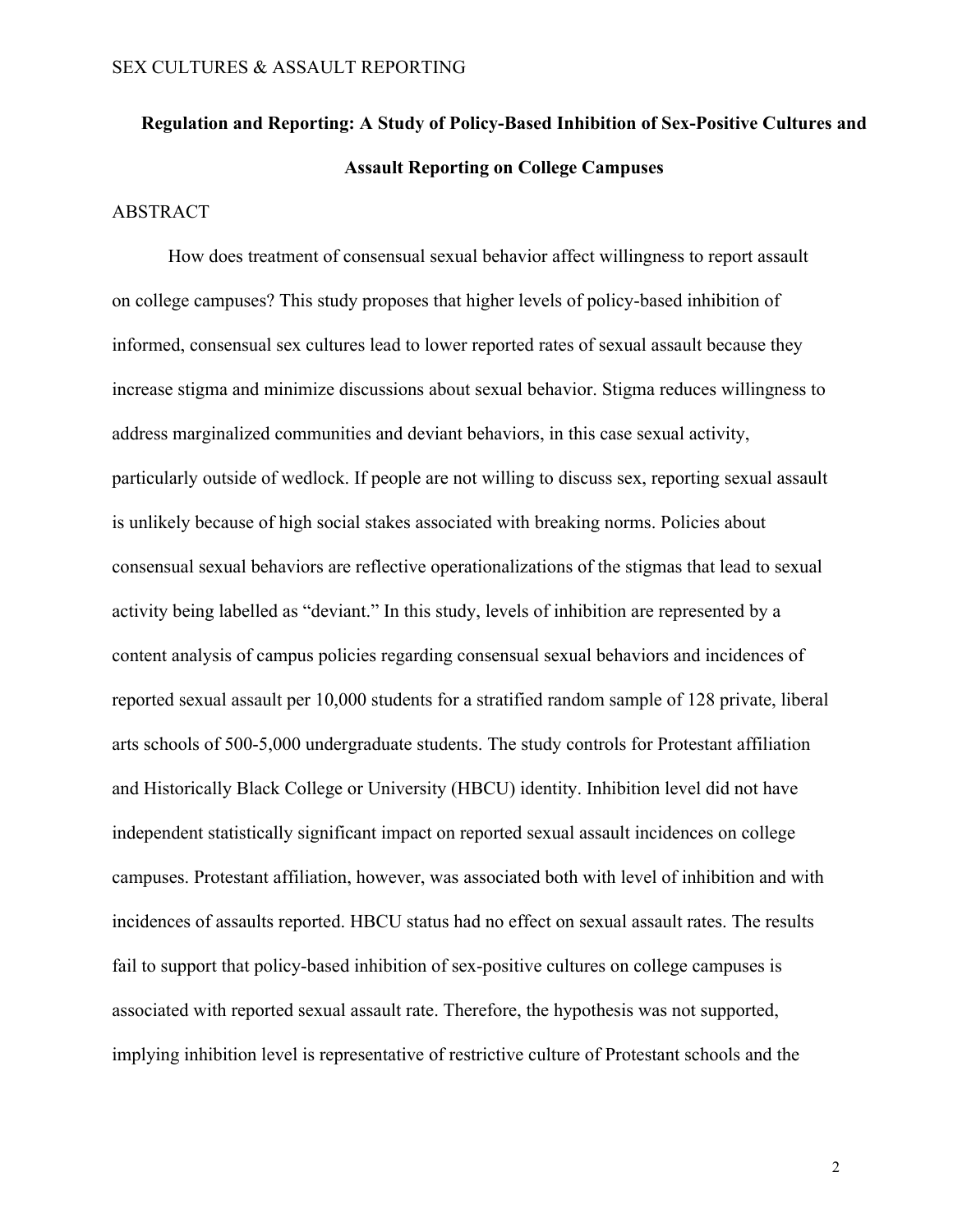corresponding number of assaults reported, rather than being an independent cause for reported assault number. The non-significant correlation between policy and reports also affects understandings of the social function of policy, as this study does not find that policy affects behavior. Together, the findings suggest opportunities to consider how policy reflects different cultures and how to create spaces where people feel safe reporting, to develop an accurate understanding of sexual assault on college campuses.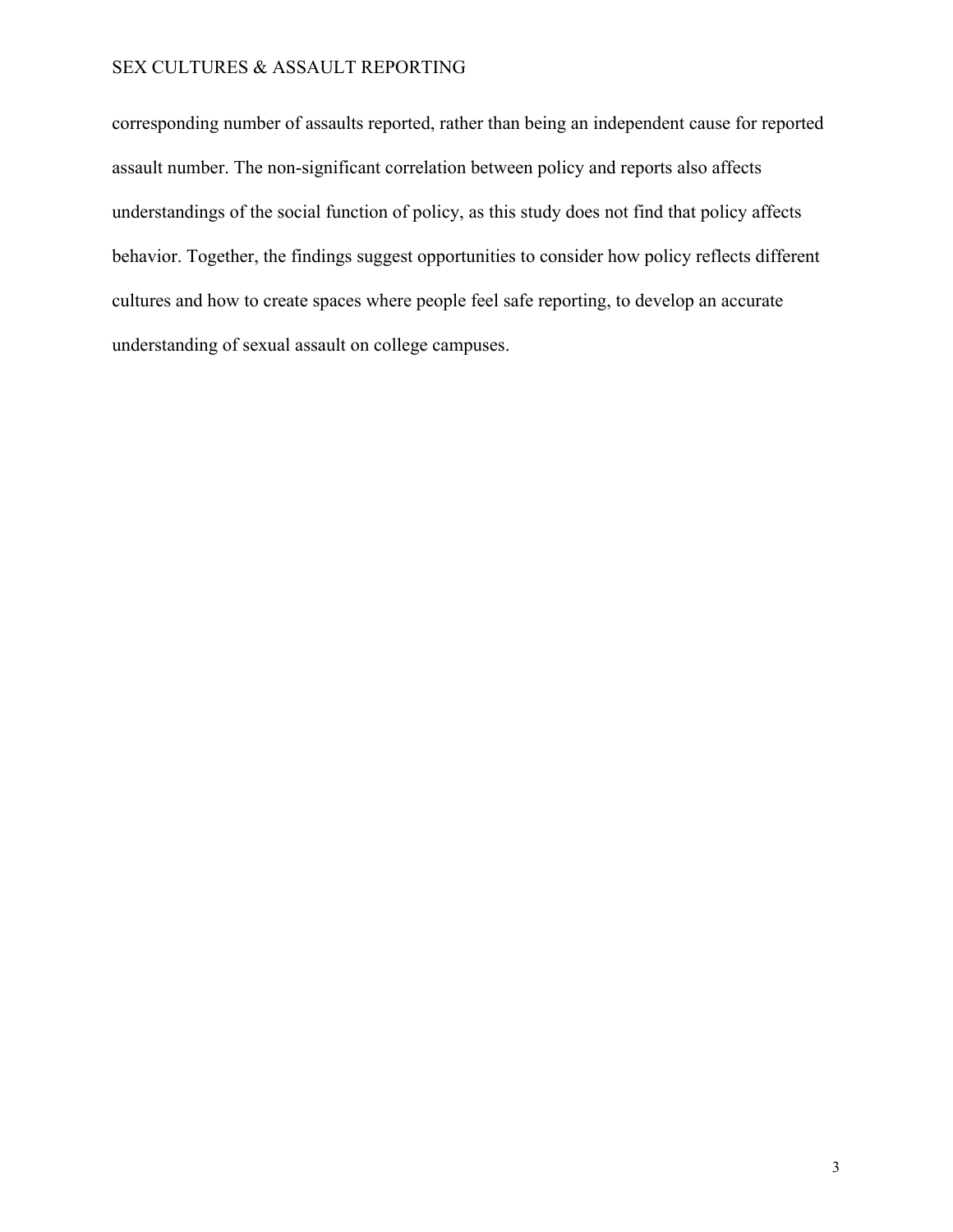# **Regulation and Reporting: A Study of Policy-Based Inhibition of Sex-Positive Cultures and Assault Reporting on College Campuses**

Sex cultures are created through sociological institutions. Institutions including religion and education interact to create attitudes about consensual sex passively through daily interactions and conversations. These attitudes are reified through policy. Simultaneously, there is a growing conversation in the United States about sexual assault. College campuses, where personal behaviors are controlled to varying degrees, are a particular focus of this conversation. For many young adults, college offers a unique opportunity to make personal living choices outside of parental influence, and break away from previously understood norms surrounding sex. Higher educational environments are also spaces rampant with ignorance concerning sexual and reproductive health, and high sexual assault rates. In the semi-regulated space of academic institutions, personal norms are being reshaped and influenced by the policies of the institution. Colleges and universities offer a unique opportunity to explore how cultures (created by pertinent sociological institutions and operationalized by policy) that support or inhibit informed, consensual sex affect willingness to report sexual assault.

The issue addressed here represents ways in which shame and stigma influence individuals' lives. The works of Goffman concerning shame and stigma provide frameworks that support the necessity of this study. Goffman (1963) articulates the different social functions of shame and stigma, which directly influence the way we address problems in our lives and society. Goffman's theories reflect how being told that something is or is not okay affects willingness to talk about it, which relates to this study and the choice to report sexual assault or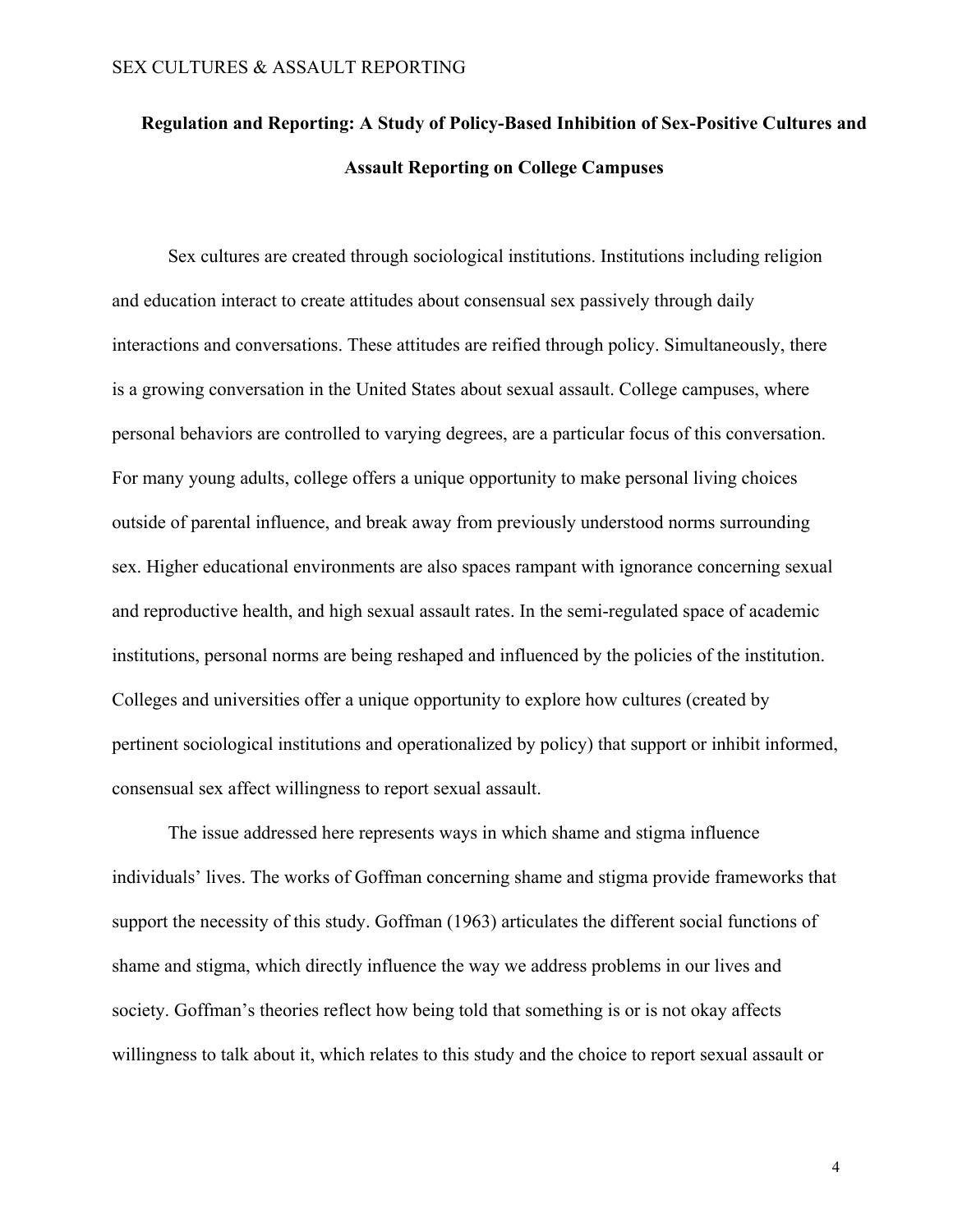not. The theory has also been the basis of a number of adjacent studies, with themes that include willingness to pursue resources for sexual and reproductive health, in both positive and negative situations. Goffman's framework can be used to examine the potential ramifications of restricting consensual behaviors, and their influence on willingness to talk about problematic instances of the same behaviors.

This framework contributes a necessary and practical approach to the creation of safe spaces for addressing instances of assault. Sexual assault reporting rates are often considered synonymous with assault rates; however, sexual assault on college campuses is a severely underreported crime. According to the Campus Climate Survey Validation Study, approximately 21 percent of female undergraduates in 2015 report an instance of sexual assault at some point in their college career (Krebs et al. 2016:73), and yet according to Clery Act data 89 percent of colleges in 2016 reported zero instances of rape in the previous academic year (Becker 2017). Although not all assaults are rapes, the discrepancy between the number of assaults that individuals acknowledge outside of school and the number of reported assaults schools are receiving suggests the underreporting of sexual assault on college campuses.

This study contributes to the acknowledged but underexplored distinction between reporting rates and assaulting rates, and provides frameworks for how campus leaders and administrators can approach breaking down the barriers of shame and stigma surrounding reporting. By encouraging students to discuss assault in non-judgmental, safer spaces, researchers can begin to truly understand the pervasiveness of this issue on college campuses and beyond. This conversation is imperative within the ongoing challenge of combating sexual and gender-based violence.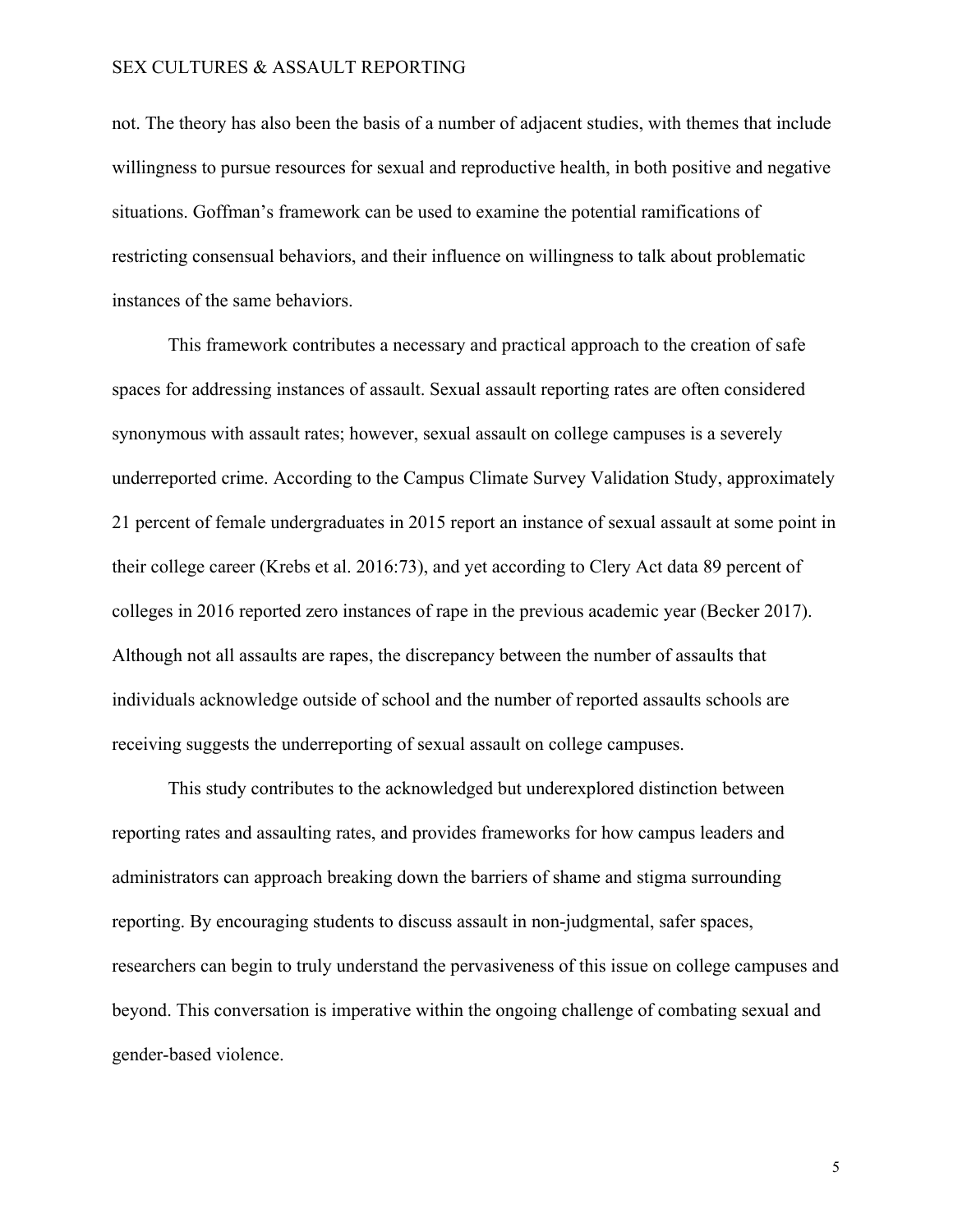In all, there is a need to practically evaluate the way that shame and stigma surrounding sex (as reflected and reified through policy) affect willingness to report sexual assault. Social theory provides the framework to explore how social stigma minimizes willingness to discuss topics that go against societal norms and behaviors. These theories include human sexuality, regardless of whether the interaction is positive or negative. When sex is stigmatized, sexual assault may be even more so. In an applied context, it suggests that the creation of informed, consensual, sex-positive cultures could lead to normalizing pertinent conversations, and inhibiting these environments could minimize willingness to address when something goes wrong: when assault occurs. I hypothesize that the higher a college or university's score on the scale of level of policy-based inhibition of informed, consensual sex cultures, the lower its reported sexual assault rates per 10,000 students.

#### THEORETICAL FRAMEWORKS

Multiple theoretical frames can illuminate how and why norms exist, and the impact these norms have on social human behavior. These frameworks include the works of Erving Goffman (1963) and of Clifton Bryant and Craig Forsyth (2012), which address stigma and shaming, and deviant behaviors respectively. The theories intersect to create a bridge between policy and behavior, as they suggest the variety of ways policies create different expectations and behaviors.

#### *Stigma*

Goffman (1963) was one of the first theorists to suggest that stigma is a social construct by which individuals can understand norms and appropriate behaviors across contexts. His theory includes an understanding that people often fit into the social structure provided by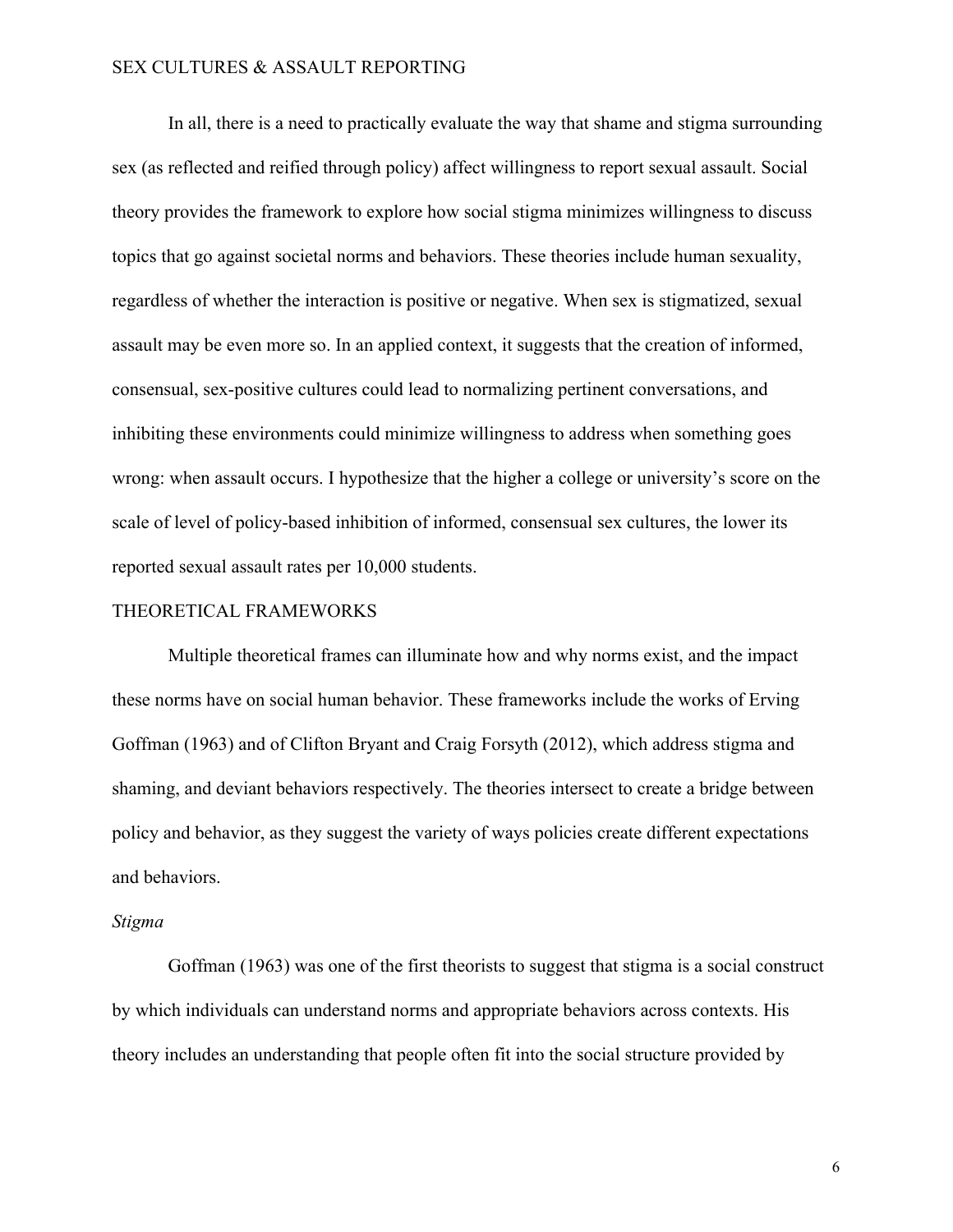stigmas, as stigma is a social force that explicitly and implicitly identifies norms. For better or worse, Goffman discusses how people tend to be affected by stigma regardless of personal needs or environments. Using Goffman's insights, it is clear that sexual behavior is highly stigmatized, and therefore stigma plays a role in how and why people do or do not pursue sexual health resources (Balfe et al. 2010; Hall et al. 2018). More specifically, the framework's application extends to provide understanding of how stigma plays a role in why people do not report sexual assault (Kennedy and Prock 2018; Sprankle et al. 2018).

Goffman's work includes a discussion of how minorities, social deviants, and other marginalized communities are often on the negative end of an "imbalance of treatment" (Goffman 1963:127). He goes on to address how the policies of a given social group create and reify the imbalance for members and outsiders alike. Policy functions as a tool to establish norms for initial interaction within a social group or community; it has a powerful influence on the stigmas that dictate social behaviors. This link between policy and stigma underscores the importance of addressing its influence on human behaviors.

#### *Deviance*

Bryant and Forsyth (2012) explored deviant lifestyles and developed a framework to engage with their meaning in society. Their work engages with the tension between the individual and the lifestyle expected of them, and the choice to behave in deviant manners overtly or covertly in different contexts. Specifically, they address deviant verbal, religious, and sexual behaviors. Within these varying contexts, their theories examine how standards are created, and how deviating from these standards in the form of verbal and physical expression, both publicly and privately, can negatively affect an individual's social status. Similarly to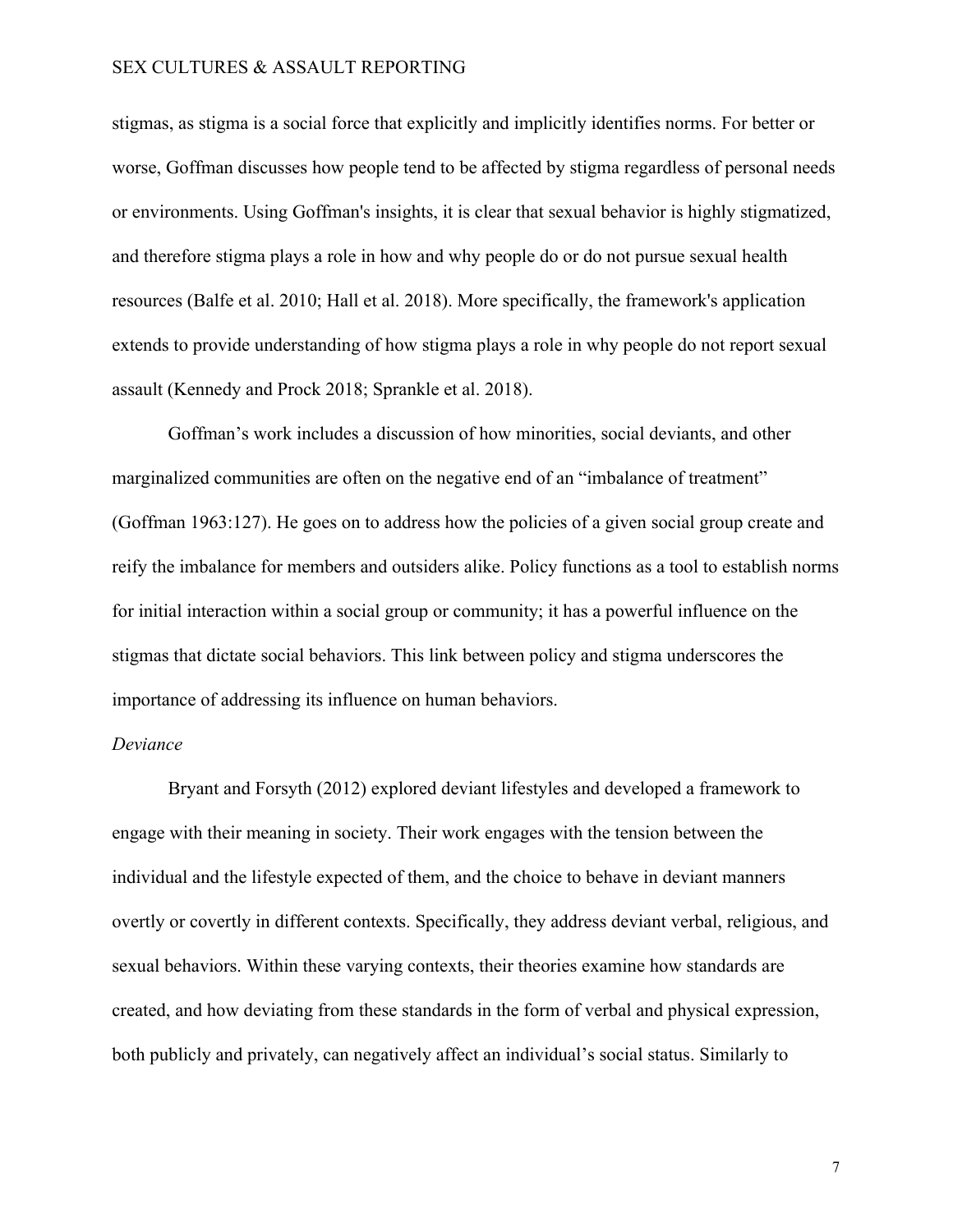stigma, this framework suggests that the concept of deviance is daunting enough to discourage reporting sexual assault in environments where acknowledgement of sexual behavior is taboo.

In their assessment of verbal deviance, they state "to violate the rules of the speech code [of a given community] is to invite sanctions" (Bryant et al. 2012:535). They continue, explaining how policy creates the norms that inherently define deviance in speech. This deviance includes not only speech patterns, but also content. In environments where topics are stigmatized through policy, the thought of discussing them and risking being labelled deviant often becomes an incapacitating barrier.

Bryant and Forsyth go on to discuss the influence of religious policy on behavior, stating that "once indoctrinated into a religious faith or denomination, many individuals develop certain seemingly spontaneous or compulsive religious habits" (Bryant et al. 2012:539). There is a clear connection between religious rules and understood norms that bleed into all aspects of life, not just the explicitly religious ones. Therefore, policy is once again an influence on what people do, say, think, and feel on a daily basis. Religious policy exemplifies an institution that leads to stigma and affects human behavior, in humans' efforts to avoid becoming stigmatized and labelled "deviant".

Finally, they address the pervasive nature of sex stigmas in society. Although there are fewer clear instances of policy in this realm, they note that sex stigma is ever-present-- though more in the lives of women than men (Bryant et al. 2012:542). Sexual promiscuity is punished and constantly used to assess human value in most of society, regardless of specific context. Because it is so often intertwined with policy, such as religious guidelines of sexual purity, it is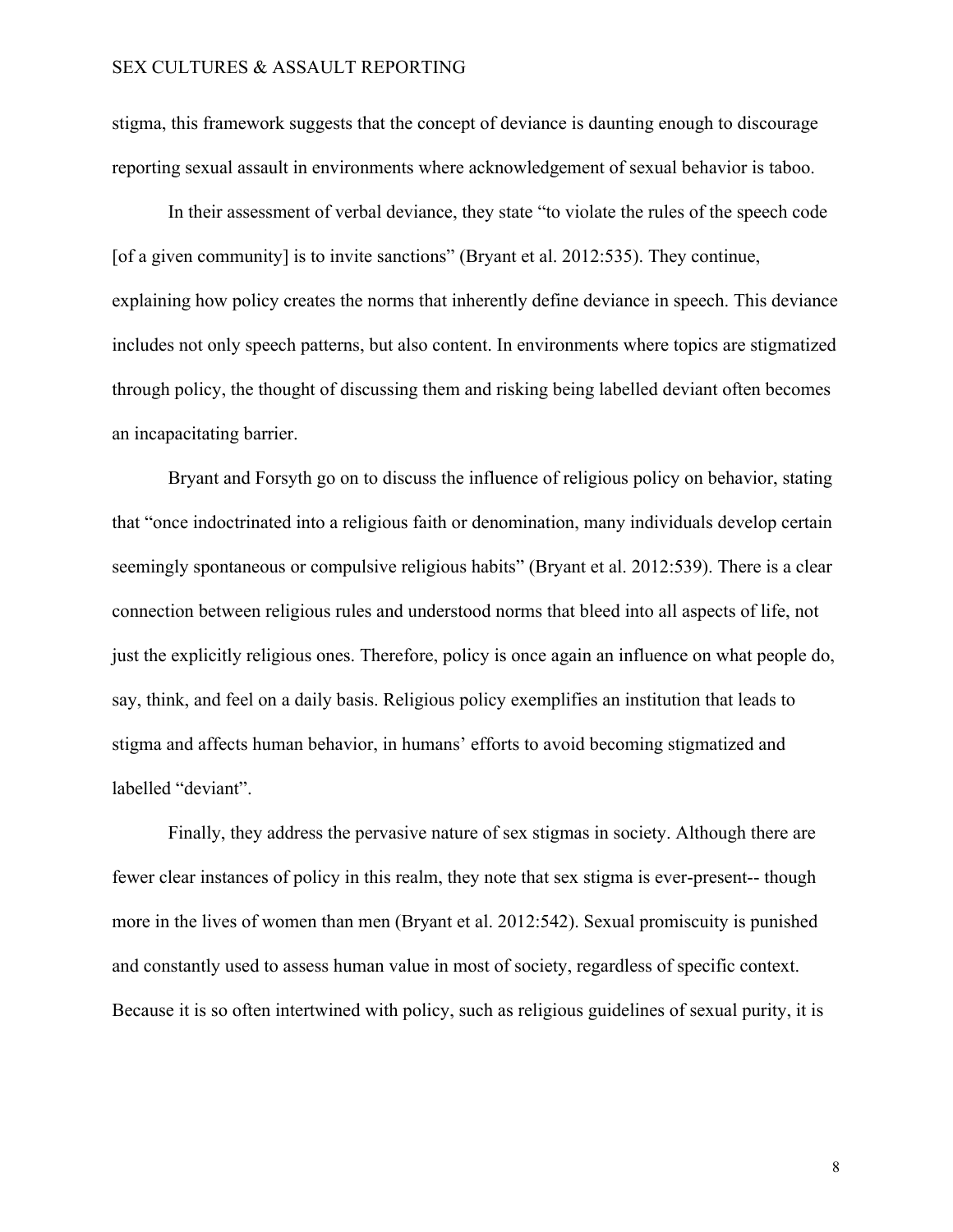important to note the importance of sexual stigma in the relationship between policies around sex and decisions to discuss or not discuss when assault occurs.

#### LITERATURE REVIEW

There is a large body of literature about sexual behaviors, on and off college campuses. The culture around sexual behavior in modern society reflects changing norms, which have mixed effects. Sex positivity culture has positive influences by normalizing some kinds of conversation about sex, but it does not completely erase shame around the topic (Mercer 2018). Additionally, the literature addresses the importance of college and young adulthood as a time in individuals' lives when young people often expand sexual experiences and understandings (Patrick and Lee 2008). Thus, the context for the literature through a modern lens is that although society is growing to be more progressive, there is still a stigma, and college is often an opportunity to explore and expand understandings of human sexuality. Policy, which is highly relevant in the regulated environment of a college campus, influences sex cultures. There is a need to examine how policy affects shame and stigma around sex, which in turn creates complicated environments for victims of sexual assault. The literature is centered around stigma concerning sex because the impact of this research goes beyond taking reported assault numbers at face value. Instead, it leads to suggestions about reporting culture and assault rates on college campuses to pose how they might differ from one another.

### *Policy and Reporting*

Policy often both creates and reflects stigma around sexual assault as well as consensual sexual behavior. Policies can shape what individuals feel comfortable discussing, as they reflect the norms presented by groups with privilege and power. Thus, they are often performative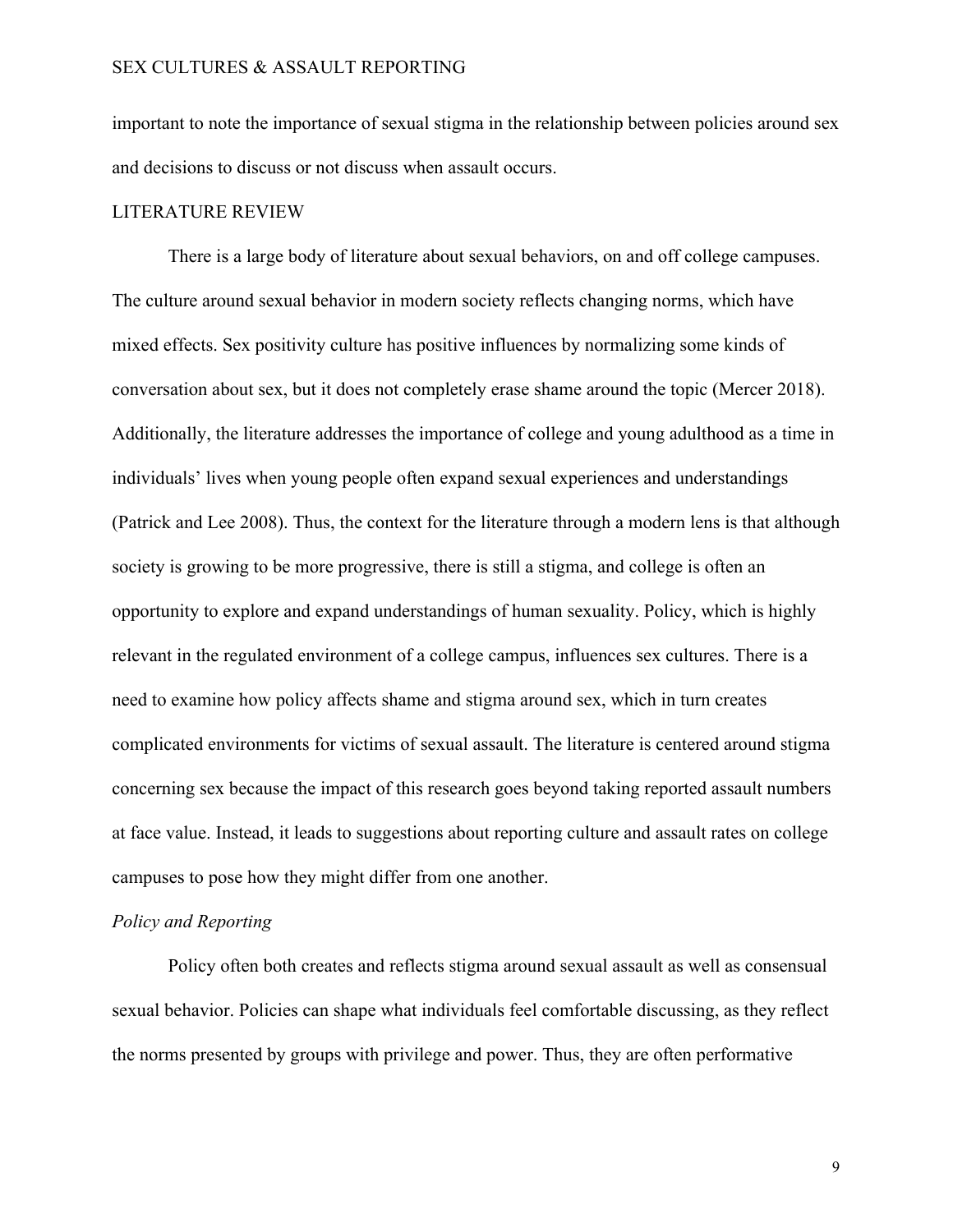efforts at inclusivity that do little more than reify existing problematic structures, which does not help victims of sexual assault (Griffin et al. 2016; Narang 2018). Policies also feed into victim-blaming cultures that inhibit safe spaces (Arbeit 2017; Holtzman and Menning 2019).

Policies around sexual assault have been correlated with sexual assault rates, suggesting the tension between how assault numbers reflect policy and how they reflect culture (Klein et al. 2018; DeLong et al. 2018). One study found that a lack of policies that explicitly outlined what assault was, what consent looked like, and what resources were available, were main reasons that people did not report assault (Holland and Cortina 2017). To contrast, when more explicit policy definitions of consent and positive sexual encounters were provided, along with more specific outlines of responses and consequences for assault, reported assault rates were negatively correlated with campus sexual assault prevalence (Moore and Baker 2016). Both cases concluded with low reported assault rates, but one reflected a culture of fear rooted in shame and stigma that led to a lack of reporting, whereas the other reflected the influence of policy as a catalyst for informed, consensual sex cultures that acted as preventative measures to assault. This contrast demonstrates how when clear outlines of consent and assault are provided, these policies clearly define what deviant behavior (sexual assault) looks like, and therefore, perpetrators are less likely to offend and victims are more likely to report, because there are established guidelines of right and wrong. The studies demonstrate that ambiguity in policy is correlated with lower reporting rates, while clarity in policy and explicit support for victims of assault positively influences reporting rates. These findings once again suggest that policy and culture have a circular relationship, with each influencing the other.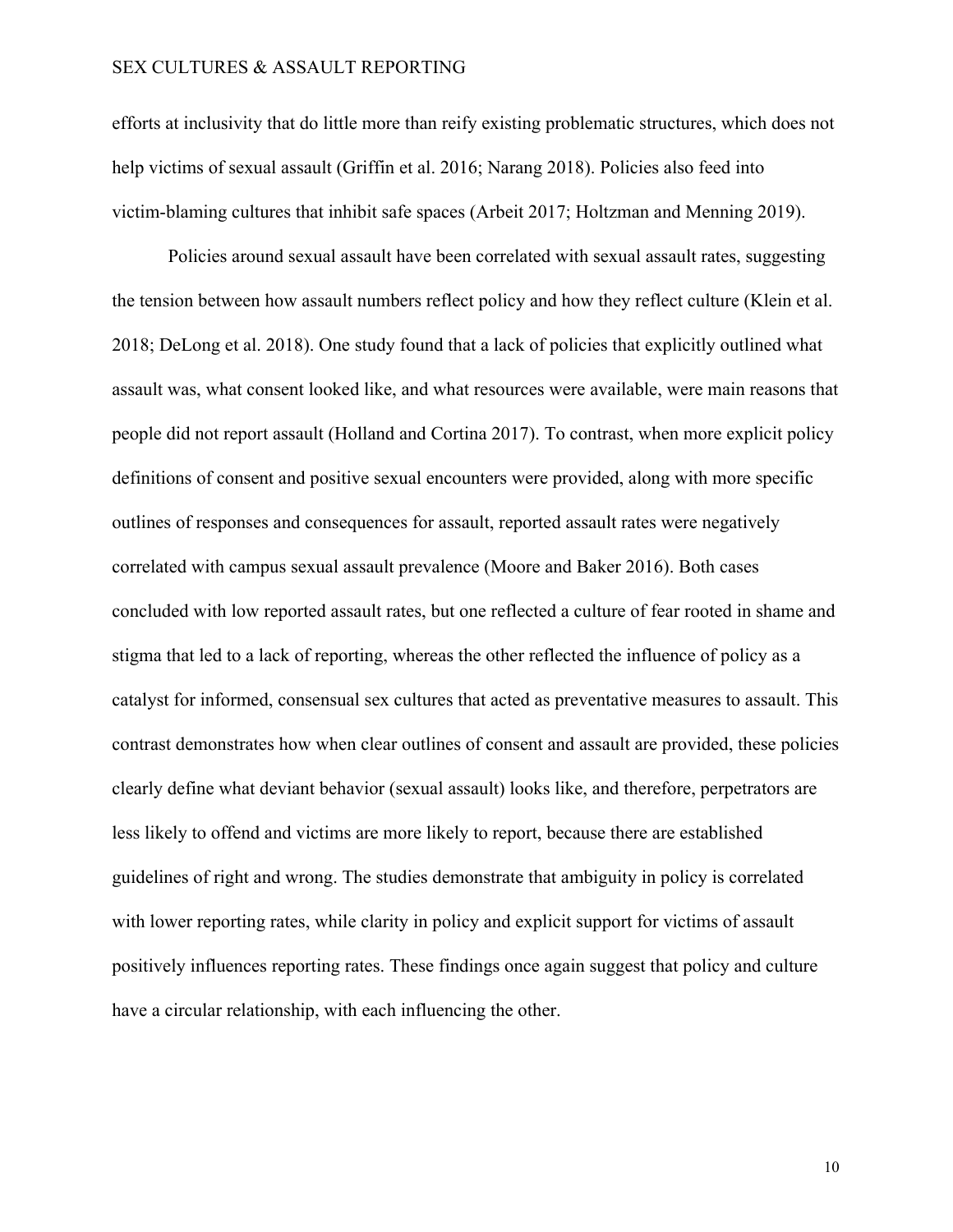In college environments such as Greek communities, students rely on policy for suggestions of what is right or wrong. Policies' focus on the frequency of illicit behaviors, rather than on creating preventative and sex-positive cultures is demonstrated to affect communities' ability to internalize assault prevention methods (Maples et al. 2019). This focus contributes to the understanding that policy influences culture, and therefore conversations about sex are directly affected by restrictive or permissive policy. It also suggests that schools' use of different types of policy reflects the kinds of conversations they are open to having with students: they can either proactively hold conversations about consent, assault, and positive sex practices, or passively acknowledge or even ignore the issue, leaving room for ignorance and ambiguity until they are required to respond.

Within the conversation about policy's relationship to culture, there are questions about how to use policy positively to create healthy sex cultures, rather than taking an inhibiting or neutral approach. This discussion is challenging in part because there is not a clear social understanding of "consent," making it difficult to reflect in policy (Novack 2017). For example, by not having a clear social understanding of consent *and* by not having a definition of consent reflective in university policy, ultimately students are forced to draw conclusions after an assault based on cultural norms alone – which may vary and perpetuate victim blaming perspectives. This gap demonstrates how policy and culture are reciprocally related, and how policy is both a cause and an effect of the culture that exists. In all, policy is reflective of existing cultures, and often reifies problematic community responses to sexual assault which shame victims and minimize their understanding of the trauma that has occurred.

### *Minimization and Invalidation*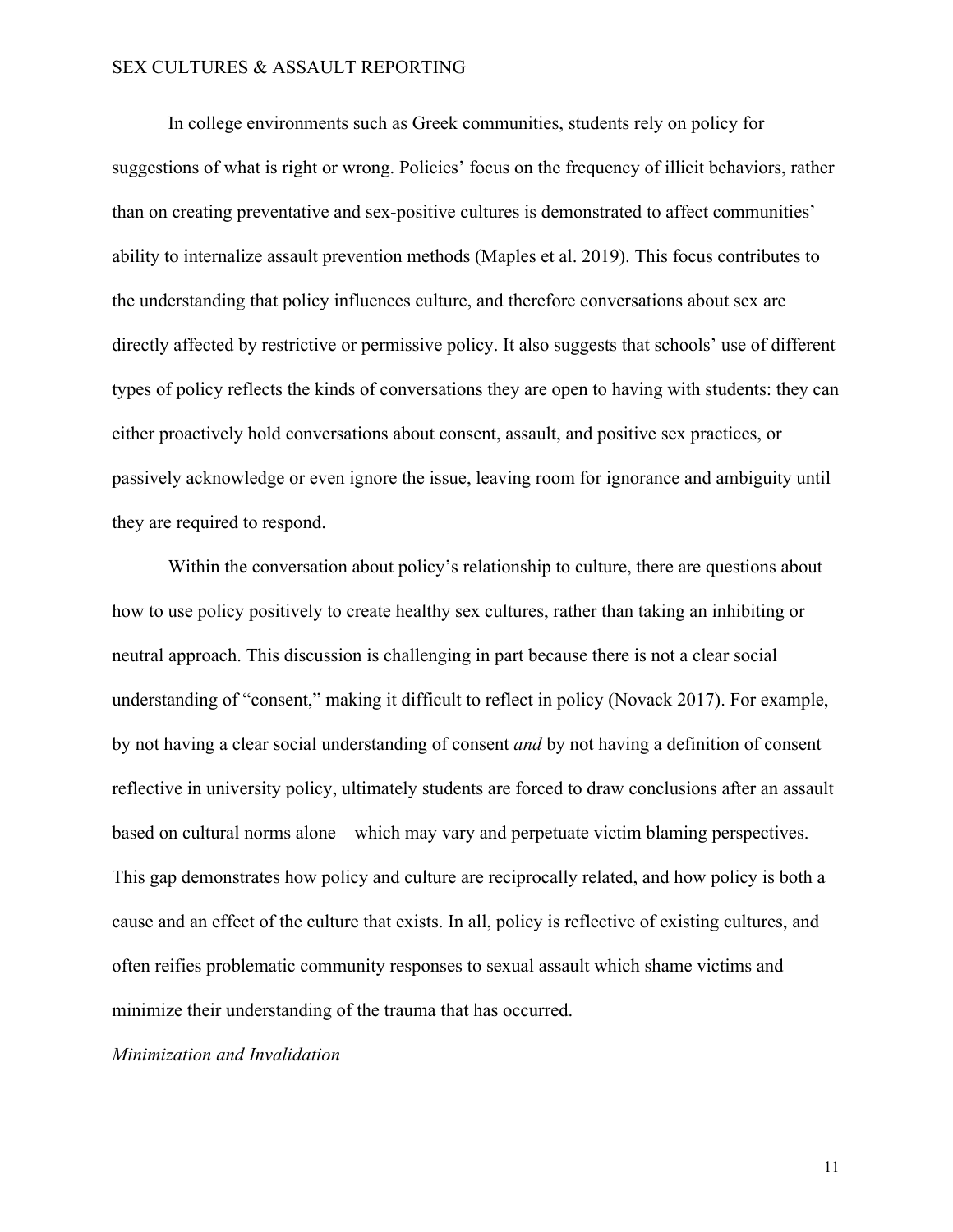The systemic victim-blaming and minimization that often occurs after an assault leads to lower rates of reporting and inhibits the existence of safe spaces to discuss the issue (Arbeit 2017; Holland and Cortina 2017; Kennedy and Prock 2018). These responses by others are created by social stigmas around sex, and reflect skewed understandings of how to create safe spaces, which in turn affects willingness of victims to self-identify as victims (i.e. report). This response is especially intensified in marginalized communities, which are already stigmatized, such as sex workers and members of deviant sexual communities (Haviv 2016; Ralston 2012; Sprankle et al. 2018).

Shame and stigma contribute to invalidating and minimizing the trauma of an assault by those not directly involved in a violation. Society is quick to look for responses centered around the victim rather than the perpetrator, which ultimately encourages the pattern and reduces the perceived legitimacy of assault reports (Ashdown, Hackathorn, and Daniels 2019; Hlavka 2017; Hotlzman and Menning 2019; Spencer et al. 2017).

#### *Sexual Health Resource Pursuit*

Stigma around sex can discourage people from pursuing appropriate resources to maintain sexual and reproductive health, and is applicable to both positive and negative outcomes from potential or passed sexual encounters. There is a discrepancy between sexual victimization and resource utilization, with one of the most common reasons cited as personal shame or fear of stigmatized responses by one's community (Kennedy and Prock 2018; Stoner and Cramer 2017).

Although very different in terms of individual impact, sexual assault and the acquisition of sexually transmitted infections are both highly stigmatized negative outcomes of potential or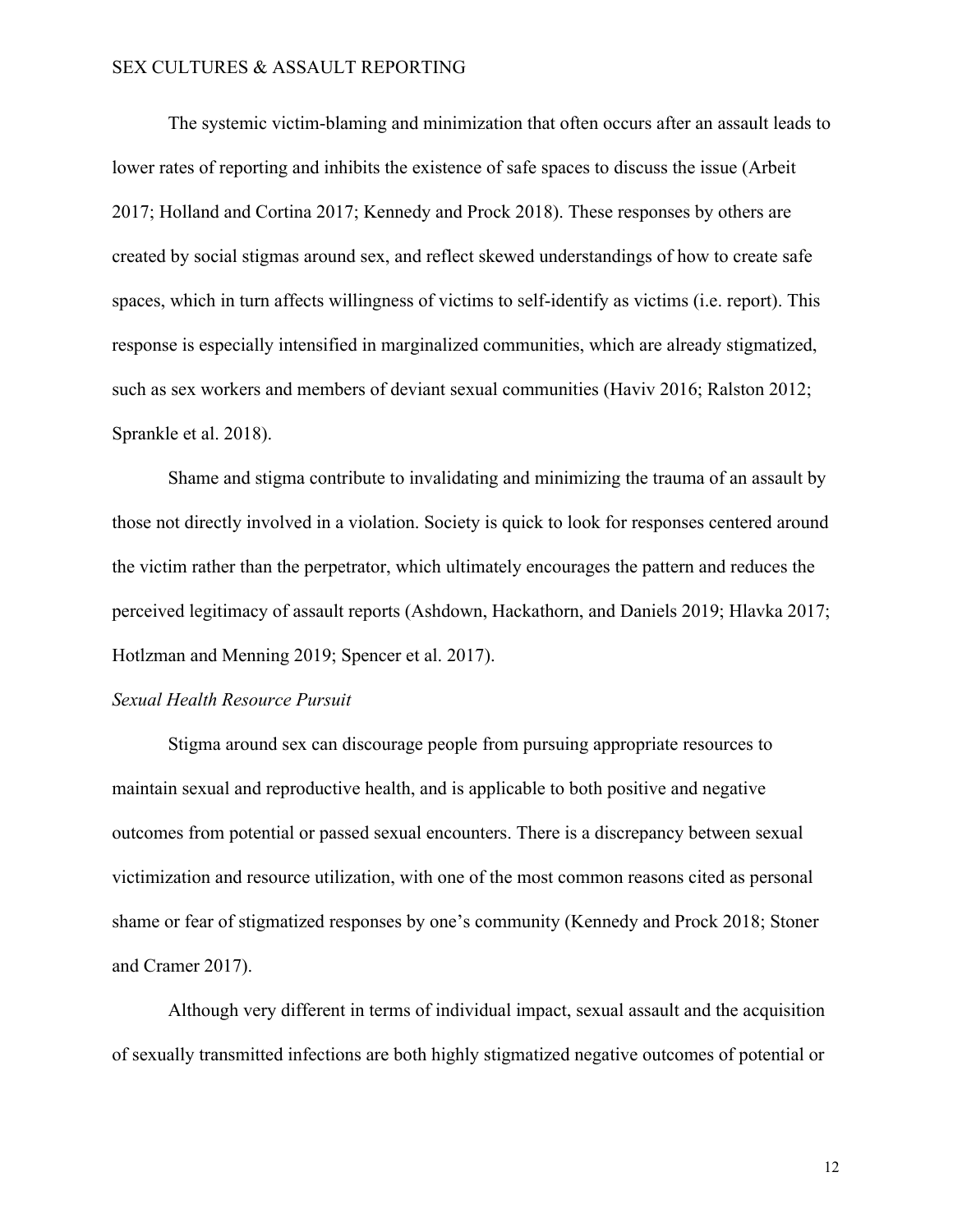passed sexual encounters. For example, a 2010 study of Chlamydia testing rates found that women were not willing to go for testing because of the societal understanding (stigma) that if one has a sexually transmitted infection, they must be sexually promiscuous and their reputation will be ruined (Balfe et al. 2010). This situation is a parallel circumstance, as it also discusses willingness to report and pursue resources after a negative sexual interaction. The other end of this concept was also discussed, as some studies focused on how less stigmatized groups are *more* likely to report sexual assault, rather than just how more stigmatized groups are less likely to do so (Jordan, Combs, and Smith 2014).

Additionally, the level of stigma varies greatly depending on the prominence of different identities in one's social grouping. Other stigmas, such as crime history, can create barriers to reporting sexual assault (Hlavka 2017; Kubiak et al. 2018; Ralston 2012). These barriers are created in part because privileged groups are less informed and less interested in learning about assault (Worthen and Wallace 2017). These privileged groups are often the ones creating policies, thus encouraging the ignorance and stigma they bring in.

### *Religion*

Religion is an institution that dictates moral and ethical guidelines for all aspects of human life. Protestant Christianity is associated with conservative views about sex and sexuality due to biblical understandings of sexual morality, which are upheld as frameworks for right and wrong in Protestants' lives (Bryant et al. 2012). For many, college is an opportunity to explore who they want to be. People often choose religious schools because they reflect conservative ideas the students walk in believing, particularly regarding sexual relations (Williams, DeFazio, and Goins 2013). Christian affiliation has a direct influence on individuals' sexual pursuits, as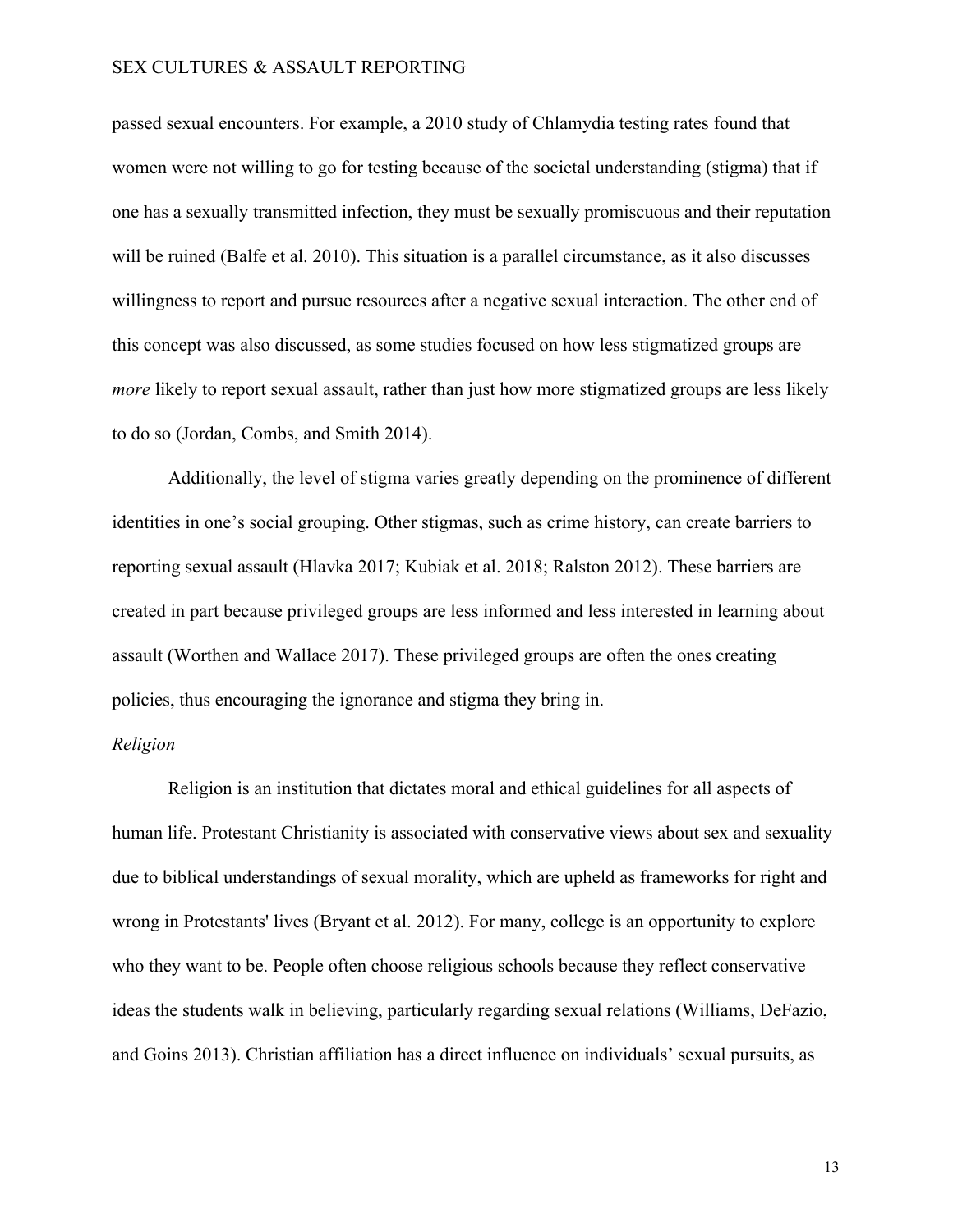many Christian students aspire to remain abstinent until marriage. Students pursue environments that reify their existing understanding of human sexuality, as reflected and enforced in policy (Hauser and Obeng 2015; Luquis, Brelsford, and Rojas-Guyler 2012).

Religious schools also have relatively low reports of assault when compared to secular schools (Vanderwoerd and Cheng 2017). In the study mentioned here, they suggested this was due to lower assault rates, reflecting the successful prevalence of moral guidelines on sexual behavior. However, this contrasts with previously discussed literature, which suggests the importance of stigma around reporting. The ideas are in contrast because the latter implies that the low reported assault rates could be due to a lack of reporting, rather than lower assault rates. Therefore, it is important to address the potential for religion's influence on the creation of policy that shames and creates stigma around consensual sex, thus inhibiting sex-positive culture. *Race*

Race is another community-creating sociological institution. Historically Black Colleges and Universities are a unique cultural space in United States education, which is historically white-dominated. Research has identified the influence of race on willingness to discuss sexual assault. Race has been demonstrated to affect disclosure of assault or other interpersonal violence on college campuses (Demers et al. 2018). There is, however, a gap in literature around this topic in majority-black environments. There is an established need to consider how cultural factors impact stigma, policy, and understood deviant behaviors. Therefore, consideration of race in community and norm development could impact explorations of college campuses and the spaces they create for different sex cultures. It differs from religion in that it does not as obviously create an inherent moral code, but also affects community and culture development.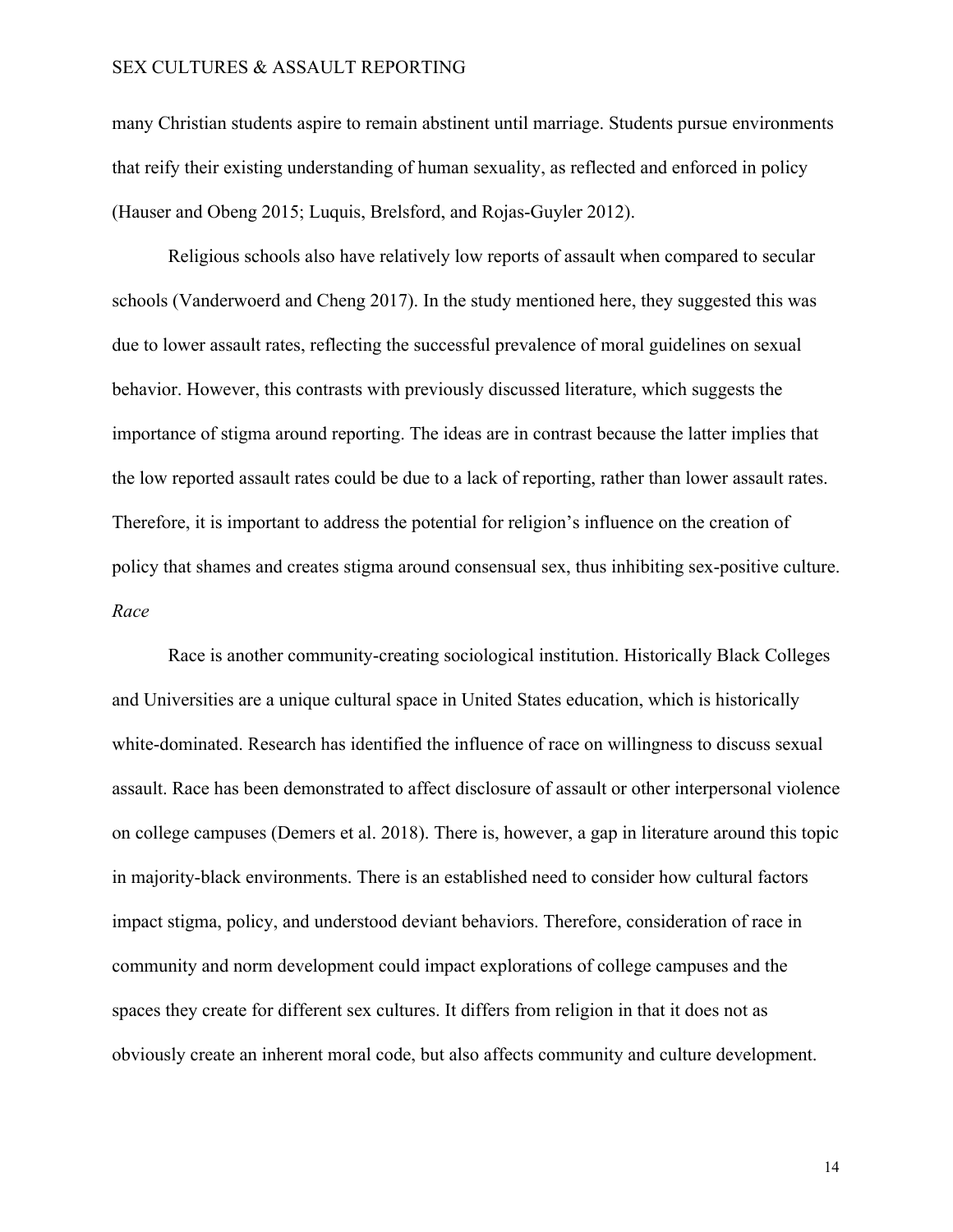### *Conclusion*

Policy is a tool for demonstrating behaviors that are and are not acceptable. The tone of policy in turn can create or inhibit trust when something goes wrong. Moore and Baker (2016) examined reasons that students did or did not pursue reporting perpetrators of assault, and they found that students often did not report to schools because of a lack of trust. Policies that create fear and confusion around sex and available resources, or minimize and invalidate a victim's experiences, can impact a victim's ability to trust the structures around them. Policy therefore directly affects the culture of a college campus, where policy uniquely exists as pervasive lifestyle regulation.

There is research about policy as a cause and as an effect of cultural stigmas regarding sexual assault. There is also literature that addresses how shame is created by communities, how it is internalized, and how each of these affect victims' willingness to report. There is, however, very little research about how policy can be used as a tool to encourage or inhibit positive sex practices, and how the choice to do one or the other affects the culture of reporting on college campuses. The present study exists in that space, and offers insights into the issue presented here. RESEARCH METHODS

#### *General Method*

To analyze the effect of different levels of policy-based inhibition of informed, consensual sex cultures on willingness to report sexual assault, I used a pre-existing data set concerning sexual assault and other relevant data from higher-level academic institutions across the United States of America. I worked with existing data sets, government and non-governmental, and then did a content analysis of university websites and policies to better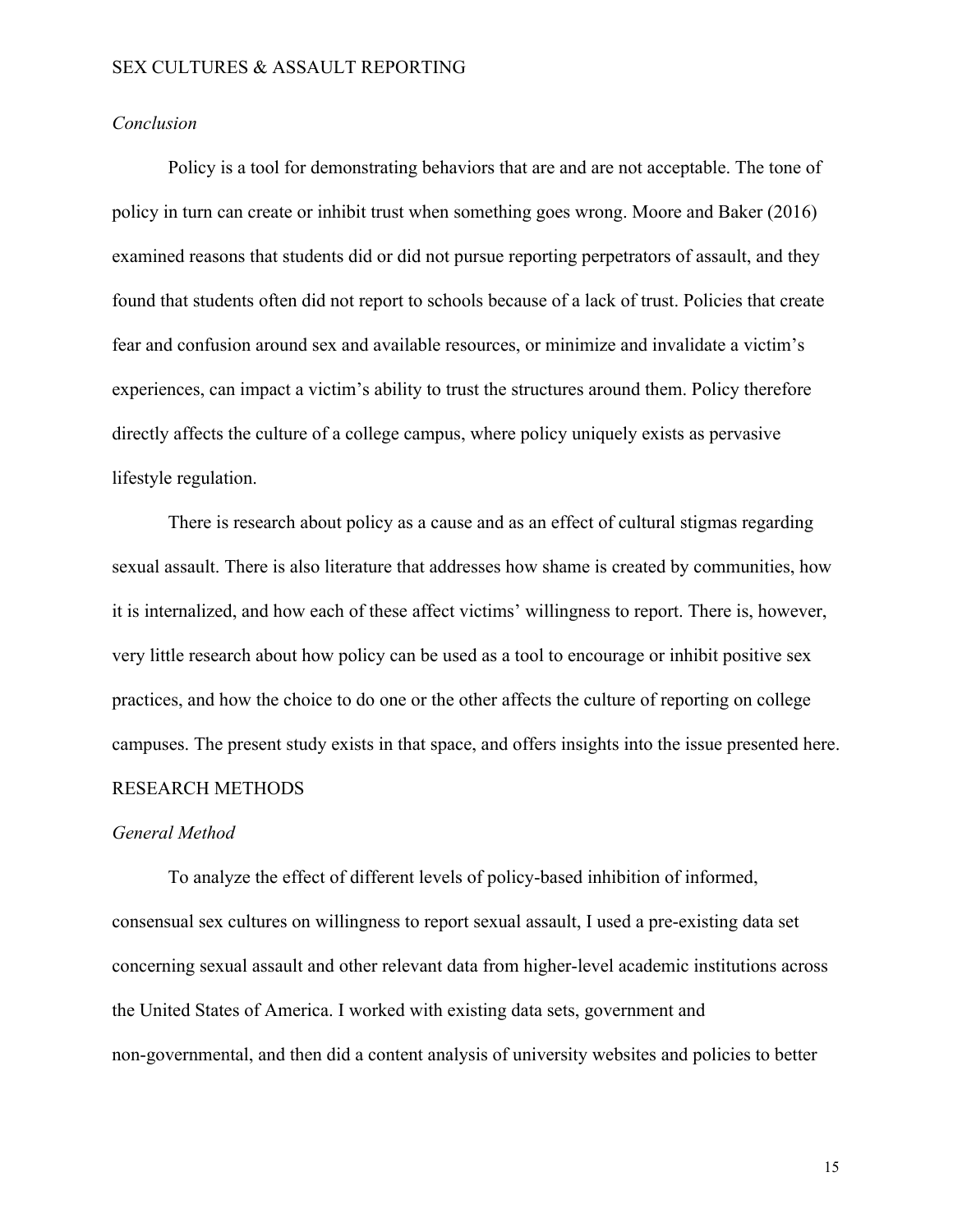understand each school's sex culture. I created a scale to reflect level of inhibition of sex-positive culture, and used SPSS to analyze scores on that scale in relation to the number of reported assaults per 10,000 students.

#### *Data Source*

The data set has a total universe population of 1,304 institutions and the unit of analysis is at academic institutions. This dataset (collected with data 2014-present) provides a unique opportunity to look at the universe of higher-level academic institutions through the exploration of a number of variables concerning American colleges and universities. These variables include descriptive statistics and modifiers, assault data, and data on policies, including specific data on policies around sexual assault. It is one of the only data sets available that addresses the niche at the intersection of academic institutions' policies and campus sexual assault rates, and is therefore appropriate to study potential cultural contributors created and reified through policy to sexual assault rates on college campuses.

#### *Data Collection*

The data in the set was acquired through a multi-step process with a total of five researchers. Descriptive statistics including (but not limited to) student population and public or private status was collected from Integrated Postsecondary Education Data System (IPEDS) data, which was narrowed down to schools that were in the United States; Public, four-year or above; Private, four-year or above; degree-granting, primarily baccalaureate or above; and without only programming offered completely via distance education. Data on sexual assaults was collected from the Jeanne Clery Disclosure of Campus Security Policy and Campus Crime Statistics Act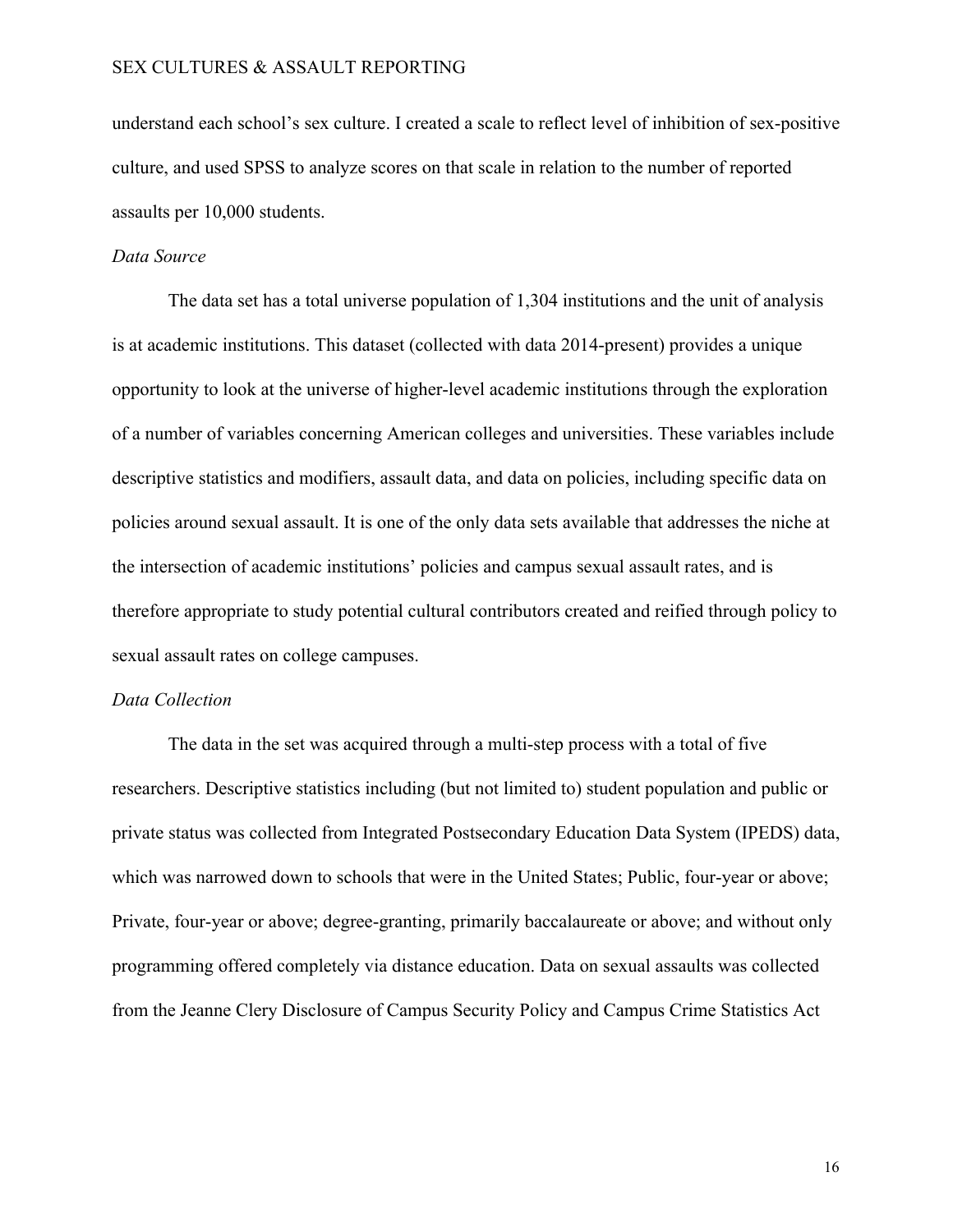(Clery Act). The Clery Act data includes 11,307 higher-education institutions' annual crime reports. All schools represented participate in federal financial aid programs.

#### *Population and Sample*

From the larger universe, members of the research team narrowed our sample to private Bachelor's degree-granting schools with an undergraduate population between 500 and 5,000 students using a stratified random sampling method. Using the IPEDS variable on religious affiliation from 2016, a random sample of schools with Protestant or no religious affiliation were extracted: 60 secular schools and 60 Protestant schools in total.

Members of the research team also explored schools' mission statements to ensure the sample was also limited to schools with a liberal arts curriculum. The two researchers on the team involved in this part of the process also checked the mission statements of the schools for "faith-based" language. Language that strongly related to the Church and/or Christ, the bible, gospel and/or faith were coded as "faith-based". Using this information, the Protestant schools selected were both categorized in IPEDS data as Protestant and had a "faith-based" mission. Schools that met only one of these criteria were removed from the sample and replaced with another randomly selected Protestant school, whose mission met the screening criteria. This process created a sample that had only schools which identified Protestant in IPEDS' terms *and* had faith-based language in their mission, and a matching sample of non-religiously affiliated schools.

Additionally, we had to replace some schools using the process described above if the school's handbook was not available online. We added the new schools in a one to one ratio (one school added for every school cut). We also replaced them within affiliation type, so if a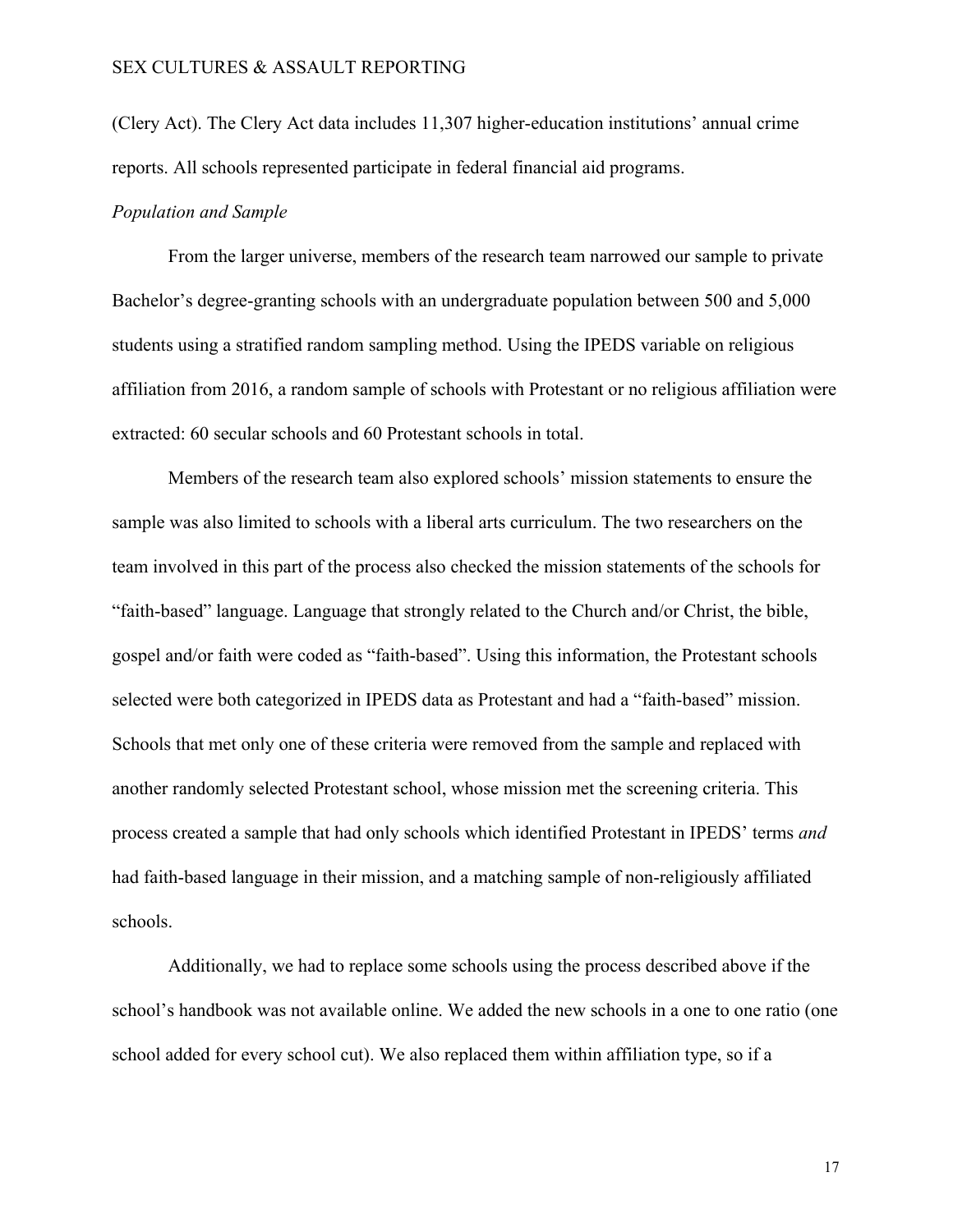Protestant school's handbook was unavailable, we replaced it in the sample with another Protestant school. This method ensured we could keep the ratio of Protestant to secular schools the same despite the replacements.

We also intentionally added all Protestant and secular Historically Black Colleges and Universities (HBCUs) to ensure that HBCUs would represent at least 20 percent of the sample. There were, however, fewer secular HBCUs than Protestant HBCUs that were small, private, liberal arts schools, so the sample had more Protestant schools than secular ones. The final ratio was 72 Protestant-affiliated schools to 56 secular schools. The final sample of 128 schools was therefore 44 percent Secular and 56 percent Protestant institutions.

### *Measures*

*Operationalization of inhibiting policies.* Once the sample was gathered, we did a content analysis of pertinent student handbooks for each school, to gather data about policies concerning sexual behavior. We looked for an assortment of key policies around sexual behavior including (but not limited to) policies around premarital sex, living with romantic partners, homosexuality, and definitions of consent (see Table 1). The variables were developed based on a small inductive exploratory study of 10 student handbooks (5 Protestant and 5 secular) concerning uses of the word "sex" in policy. This small sample's content analysis found a total of over 150 different policies concerning sexual behavior. This pilot study provided the background with which to develop variables that represented the different aspects of sex culture efficiently, using deductive methods of content analysis (looking for the presence of specific things rather than exploring the language used inductively), this pilot study provided an understanding of how to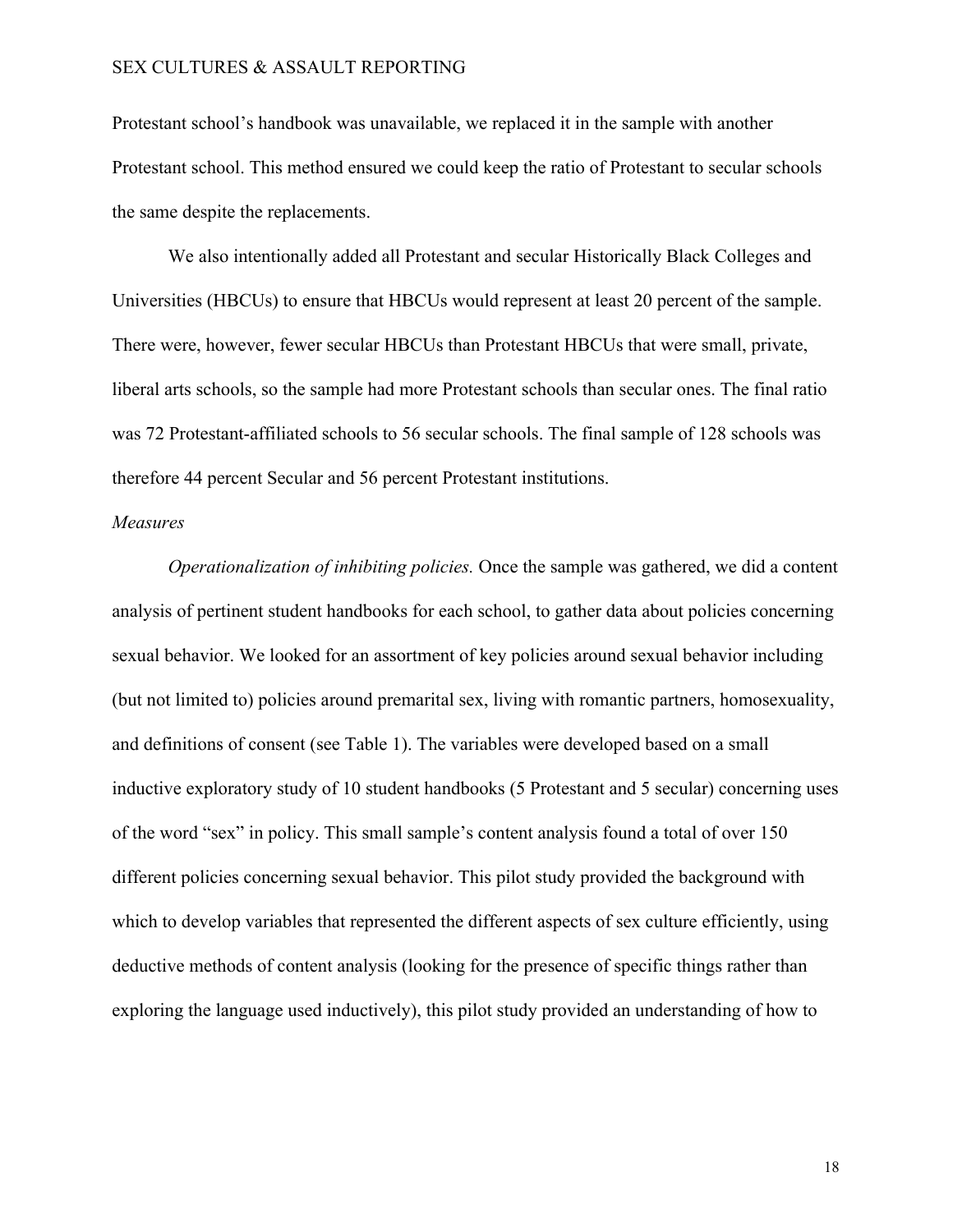operationalize ideas about different potential inhibitors to a culture that supports informed, consensual sex.

#### \*\*TABLE 1 ABOUT HERE\*\*

*Inhibition scale.* The independent variable is a scale variable that measures the level of inhibition to a culture that supports informed, consensual sex on college campuses (also referred to as a sex-positive culture). The scale is created by assigning codes to a select number of the policies identified in the process described previously which scale from -1(Actively support such an environment) to 2 (Actively prohibit such an environment), with room in between for schools that do not mention the topic in question (0) or discourage but do not prohibit pertinent behaviors (1). Dichotomous variables are coded as either a 0 or a 2, so they can be on the same scale despite not having as many options. This scale allows for operationalization of the policy variable which accounts for how the presence of some policies (such as prohibiting sex before marriage) can be inhibitors, but how the presence of others (such as clearly defining and discussing consent) can encourage a positive environment. This process was necessary to most accurately use the variables, as not all of them were positive nor were all of them inhibitors. In this way, we created a scale of net inhibition level by accounting for things that could act as the opposite of inhibitors, rather than just counting the number of restrictive policies. A full list of the variables that will make up the scale, their labels and values, and (re)codes, can be found below in Table 1.

*Assaults reported.* The dependent variable is the reported assault rate on the campus. This variable addresses the sum total of reported assaults (including rape, fondling, statutory rape, and incest) per 10,000 students, averaged between three years (2014, 2015, and 2016). This variable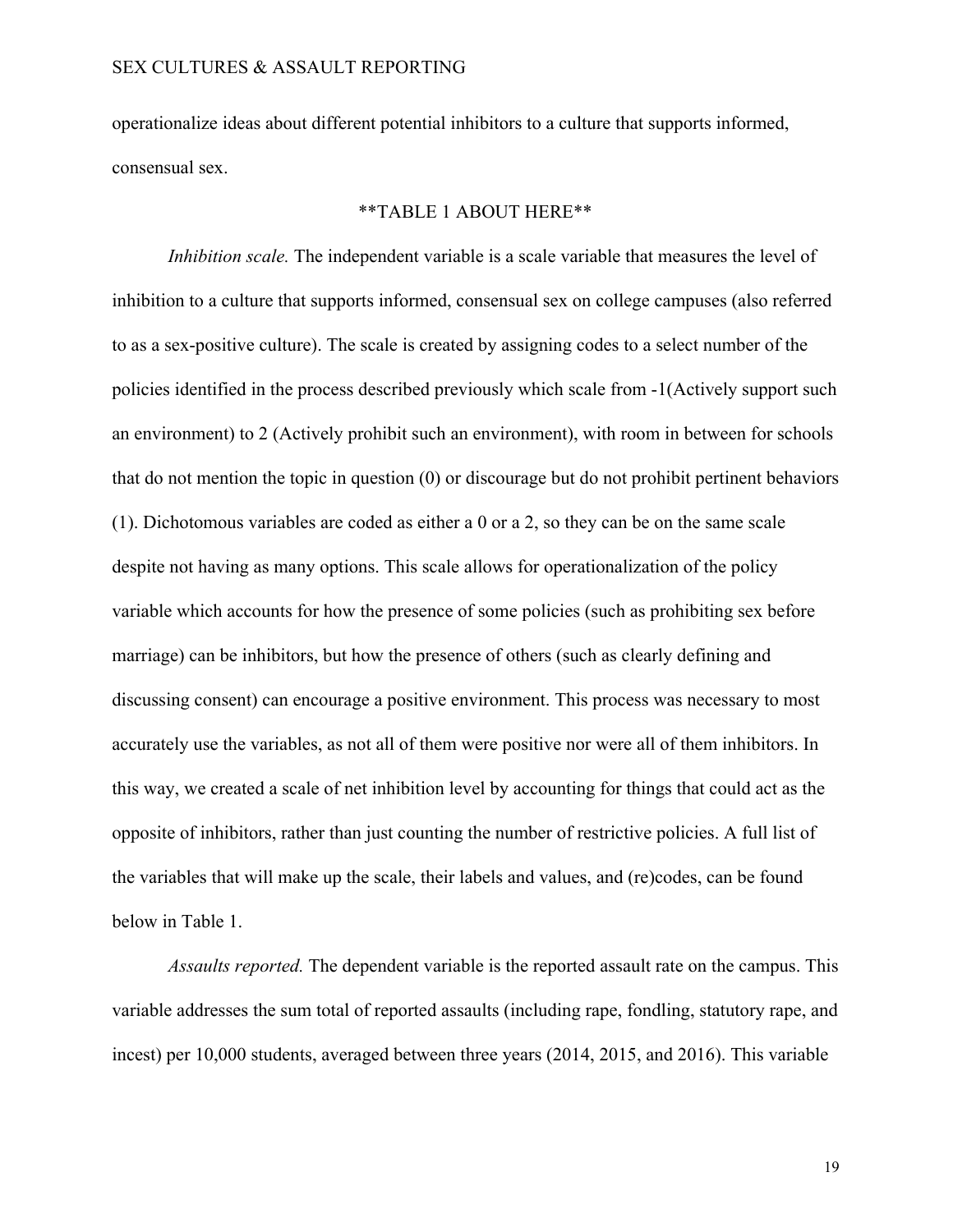was used because it presented all kinds of assault together, as opposed to just one kind, such as rape. Therefore, it is the most accurate representation of all reported assaults available in this data set. It is also ideal because it presents the number in relation to a standard figure (per 10,000 students), which makes comparison between schools more accurate.

*Controls.* Finally, the study controls for religious affiliation of the university, and for whether or not the school is a Historically Black College or University (HBCU). For this variable, HBCU's were coded as "1" and non-HBCU's were coded as "0." The literature suggests religion could contribute to cultural understandings about sexual and reproductive health and behaviors due to its influence on individuals' internalized morals and stigmas. The variable is divided as mentioned earlier into the categories of "Protestant Christian" (1) and "None" (0). This choice acknowledges the relationship between religion and the potential for higher levels of inhibition of informed, consensual sex cultures that is suggested by the literature.

We also controlled for the schools' status as an HBCU or not. HBCU's have unique cultures and environments for students, and so we wanted to address the influence this could have on the impact of sex-positive culture inhibition on assault reporting. We used the dichotomous variable "HBCU" to control for whether or not a school was an HBCU, and we were thus able to isolate the group. HBCU's made up around 19 percent of the sample. FINDINGS

### *Univariate Findings*

Table 2 reports the means, medians, and standard deviations for each variable. Figures 1-4 present frequency distributions for each variable. For the independent variable (level of policy-based inhibition), the mean signifies the average level of inhibition. For the dependent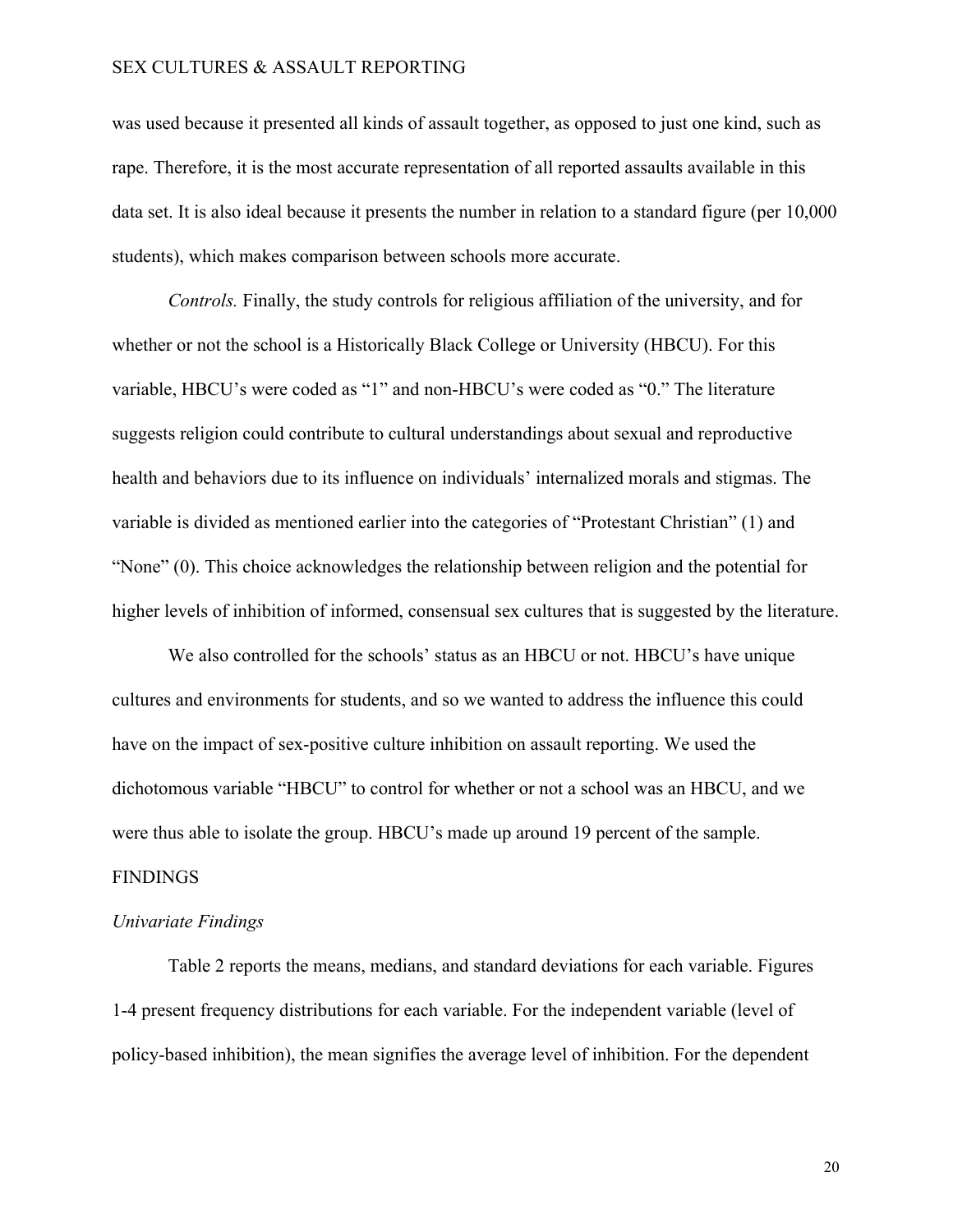variable (assaults per 10,000 students), it signifies the average number of assaults. For the two control variables (religion and HBCU), it signifies what percentage of respondents had the positive response (Protestant and HBCU). The relationship between the mean and the median (or midpoint) of each data set suggests the direction of a skew, if any, for each variable. The standard deviation also contributes to assessments of skew, and of the normality of each distribution.

### \*\*TABLE 2 ABOUT HERE\*\*

As Table 2 demonstrates, the mean for the level of policy-based inhibition variable (six) is greater than the median of four. There is a standard deviation of five, which is nearly as high as the mean. This difference suggests a right skew, which means the majority of data are to the left of the mean. In context, this skew means that the majority of schools have a level of inhibition lower than five, which is low-medium inhibited (considering the scale is from negative one to sixteen). Figure 1 demonstrates that the schools' levels of inhibition of sex-positive cultures fill the full range, from negative one to sixteen. It is clear that the majority of schools are on the lower end, with a modal response of an inhibition level of three.

### \*\*FIGURE 1 ABOUT HERE\*\*

Table 2 also demonstrates the mean, median, and standard deviation for the number of assaults recorded per 10,000 students. The mean (17.81) is over twice the size of the median (6.09), which again suggests a right-skew. The high mean is influenced by outliers, as there was one school with over 220 reported assaults, as shown in Figure 2. The standard deviation (28.713) is around one and a half the size of the mean and over four times the size of the median. These drastic differences support that the majority of data is on the lower end of the range. This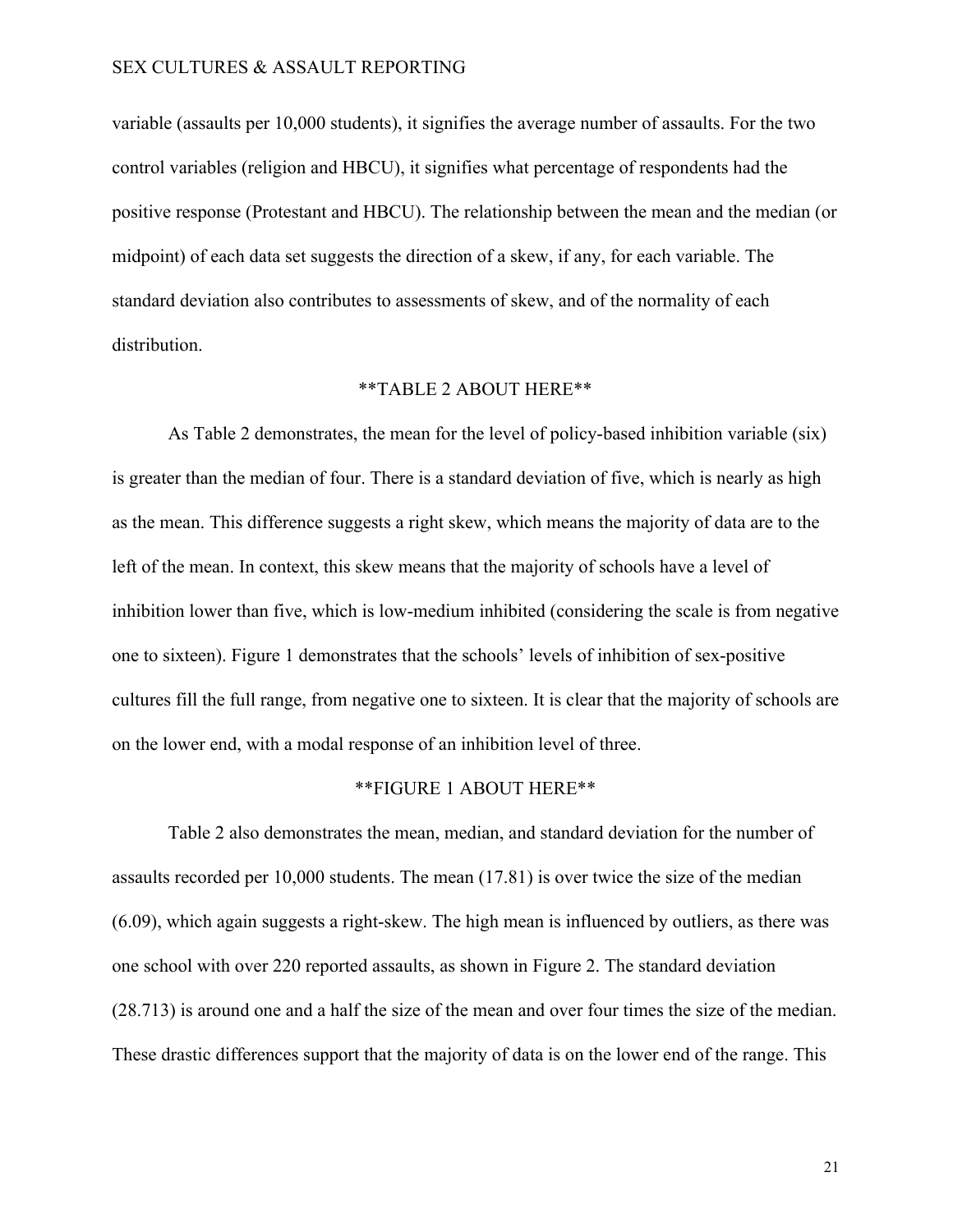is further supported by Figure 2, which shows that around 70 percent of schools had fewer than twenty assaults recorded per 10,000 students.

#### \*\*FIGURE 2 ABOUT HERE\*\*

The control variables' numbers signify slightly different things, as they are dichotomous variables. Figure 3 shows that 56 percent of schools in the sample have Protestant affiliations, which is reflected in Table 2 by the fact that the mean for the variable is 0.56. The median of one demonstrates that the middlemost value was a Protestant school. The standard deviation of 0.498 makes sense because it means that the data is all between zero and one, which were the only options. Figure 4 shows that just under 20 percent of the sample are HBCU's, which is shown in Table 2 by a mean of 0.19 for the variable. The median variable for HBCU was zero, which means that the middlemost value was not an HBCU. Once again, the standard deviation of 0.392 shows that all data are between zero and one.

\*\*FIGURE 3 ABOUT HERE\*\*

#### \*\*FIGURE 4 ABOUT HERE\*\*

### *Bivariate Findings*

Table 3 presents the findings from a bivariate analysis for each permutation of two variables. There is no multicollinearity issue, as there are no values higher than .7 in the results. There is a statistically significant relationship between level of policy-based inhibition and reported assaults per 10,000 students, when *p* is less than .01. At -.361, the relationship is negative and moderately strong. This correlation means that schools with higher levels of policy-based inhibition of sex-positive cultures are likely to have fewer reported assaults per 10,000 students than schools with lower levels of inhibition.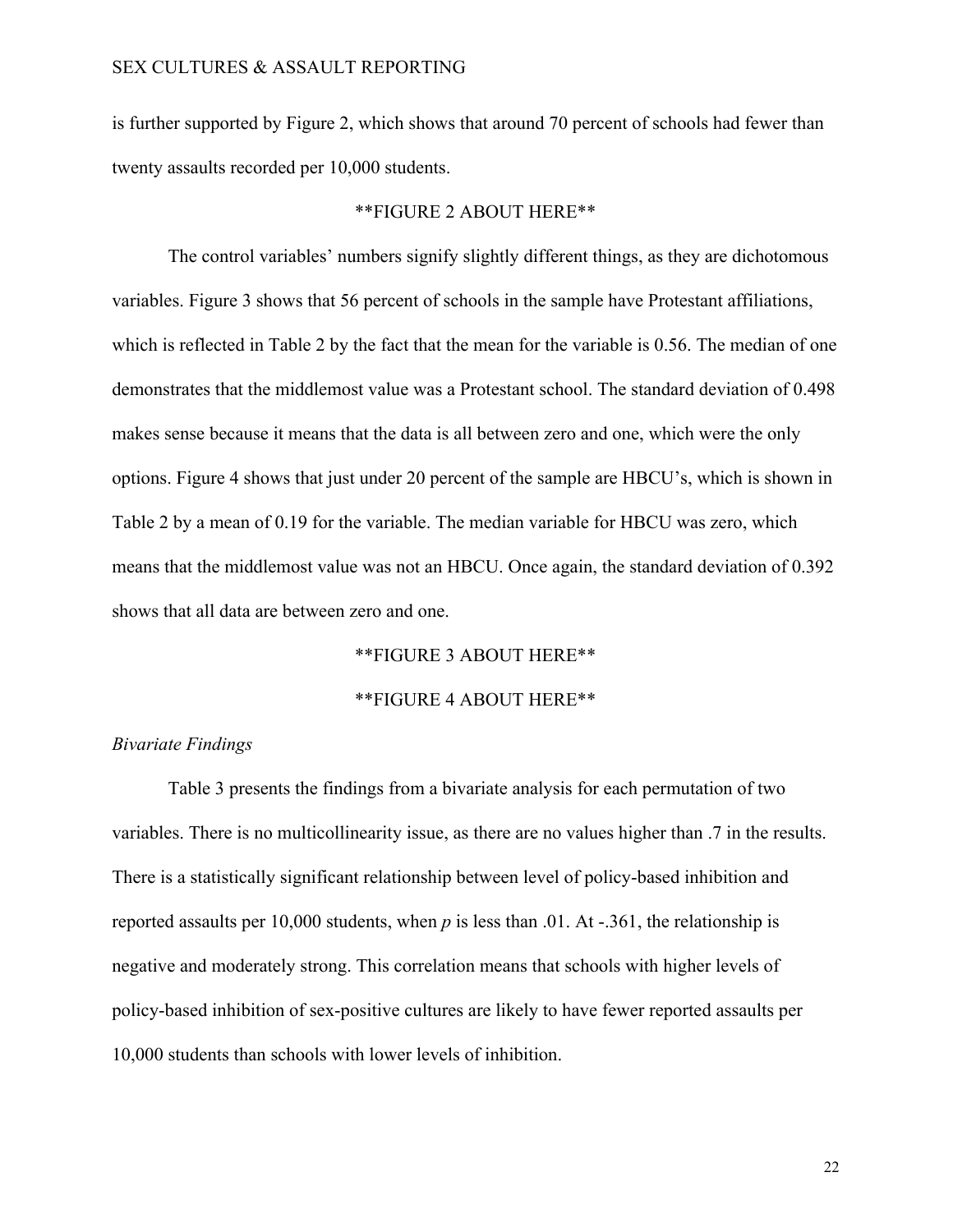#### \*\*TABLE 3 ABOUT HERE\*\*

There is a statistically significant relationship between a school having a Protestant affiliation and the number of reported assaults per 10,000 students, when *p* is less than .01. At -.448, the relationship is negative and moderately strong. This correlation signifies that schools with Protestant affiliations are likely to have fewer reported assaults per 10,000 students than secular schools.

The relationship between being a Historically Black College or University and the number of reported assaults per 10,000 students is statistically significant when *p* is less than .05. The relationship is negative and weak, with a value of -.191. This result means that HBCU's are marginally more likely to have more reported assaults per 10,000 students than non-HBCU's.

A school's religious affiliation has a statistically significant relationship with the level of policy-based inhibition of sex-positive cultures when *p* is less than .01. The relationship is positive and moderately strong, at .643. This relationship means that schools with Protestant affiliations are likely to have higher levels of policy-based inhibition of sex-positive cultures than secular schools. There is no statistically significant relationship between status as a Historically Black College or University and the level of policy-based inhibition of sex-positive cultures.

There is a statistically significant relationship between status as a Historically Black College or University and religious affiliation. The relationship is positive moderately weak, at .222, and suggests that HBCU's are more likely to have a Protestant affiliation than non-HBCU's, but could simply be attributed to the skewed nature of the sample.

### *Multivariate Findings*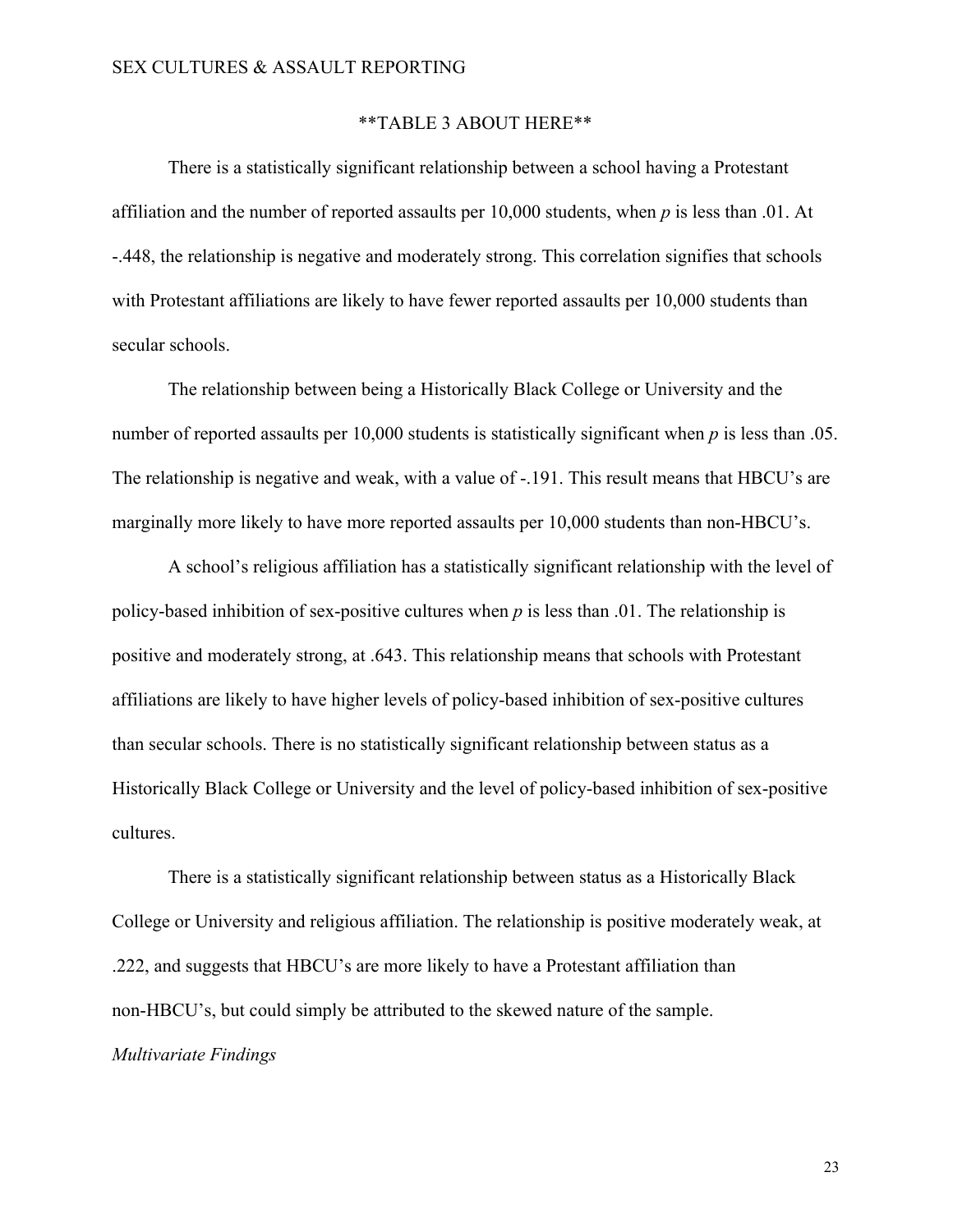Table 4 displays the results of a multivariate regression analysis of the dependent variable, reported assaults per 10,000 students, and the three other variables: level of policy-based inhibition of sex-positive cultures, religious affiliation, and status as a historically black college or university (or not). The  $R^2$  value is .219, which represents that approximately 22 percent of the variance in the dependent variable can be explained by the variables in this model. The equation is statistically significant, which can be seen in the statistically significant *F* value of 11.622. The regression equation has a constant of 34.387, which signifies that when all other variables are "0," a school will start with around 34 sexual assaults reported per 10,000 students.

#### \*\*TABLE 4 ABOUT HERE\*\*

Table 4 shows that the coefficient of only one variable is significant: Protestant affiliation. This variable has an unstandardized coefficient (*b*) of -19.85, which means that on average, Protestant schools (coded as "1") have almost 20 fewer sexual assaults reported per 10,000 students than secular schools. The standardized coefficient (*β*) of the Protestant variable was -.344, which has little to no significance because the other standardized coefficients were not significant and thus cannot be compared. In the regression equation, level of policy-based inhibition of sex-positive culture and status as an HBCU had no statistically significant effect on the number of reported sexual assaults per 10,000 students.

The regression fails to support the hypothesis that higher levels of policy-based inhibition of sex-positive culture will lead to lower numbers of sexual assault reported per 10,000 students because level of policy-based sex-positive culture inhibition did not have a statistically significant effect on the number of reported assaults per 10,000 students. These results are inconsistent with the bivariate analysis, in which all three variables (level of inhibition, religious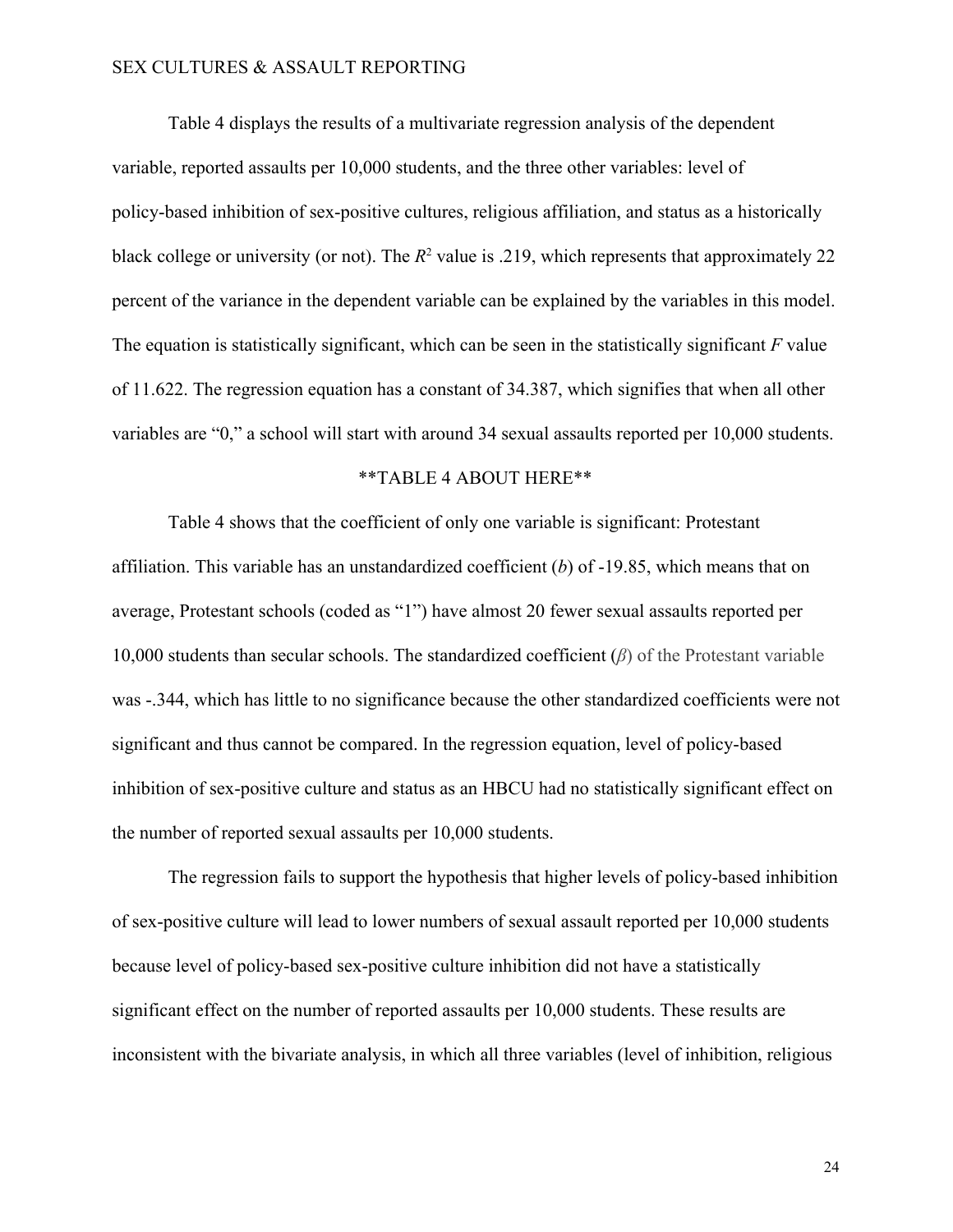affiliation, and HBCU status) had statistically significant effects on the number of reported assaults per 10,000 students (see Table 3). Instead, regression uncovered the spurious relationship between policy-based inhibition of sex-positive cultures and the number of sexual assaults reported per 10,000 students. Each of these variables is influenced by Protestant affiliation, which allows for a consideration of cultural factors in their own right when questioning reason for sexual assault report fluctuation.

#### DISCUSSION

The results of this analysis represent a conundrum. They do not reflect findings in literature that articulate how stigma about a behavior (in this case consensual sex) decreases willingness to pursue resources when something goes wrong, whether it be the contraction of a sexually transmitted infection (Balfe et al. 2010) or an instance of assault (Kennedy et al. 2018; Sprankle et al. 2018; Stoner et al. 2017). The present analysis also does not reflect findings about how fear-inducing policies around sex inhibit discussions about sex, whether in specific reference to consensual sex or to assault (Holland et al. 2017). The results could be taken at face value, which would suggest Protestant-affiliated schools have less assault in general. The theoretical frameworks of stigma and deviance as influencers on assault reporting, however, can be used to interpret that the statistical significance of Protestant affiliation signifies that it is a determining factor for probable reported assault rates by influencing reporting culture, rather than the number of assaults.

Religion is an institution that creates laws of life, which includes creating and articulating stigmas, as Bryant and Forsyth (2012) describe. Since Protestant affiliation had a statistically significant impact on the number of sexual assaults reported per 10,000 students, the relationship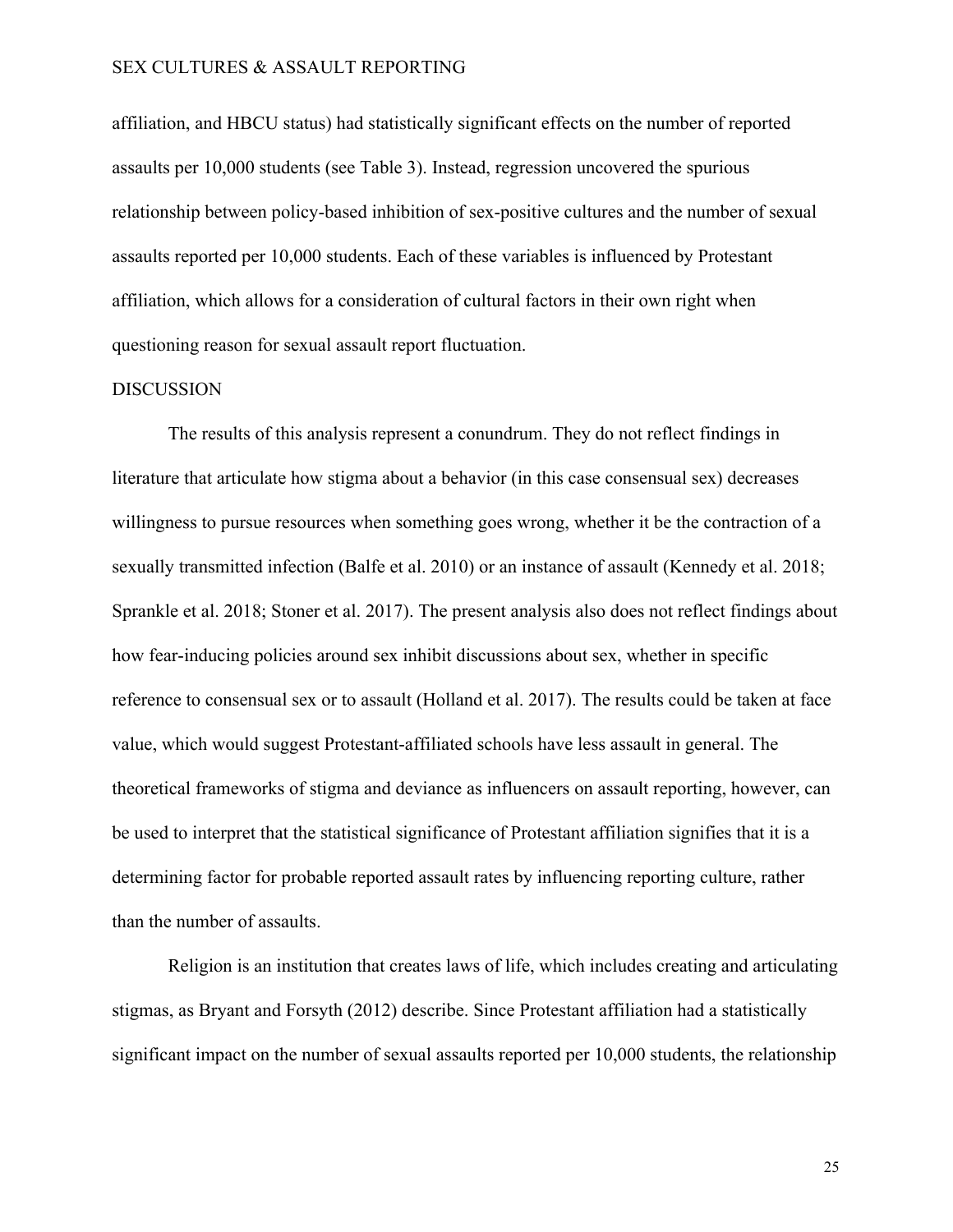between religion as a structure (Bryant et al. 2012) and the stigma described by Goffman (1963) becomes more influential than the relationship between policy and stigma. However, because religion has been demonstrated to create stigma around sex (Williams et al. 2013), the study suggests that religion impacts both policy and culture, rather than working under the assumption that religion, policy, and culture can be disentangled from one another. The findings also imply a need to reconsider the three variables' timeline: whether religion, policy, and culture develop simultaneously or have a time-ordered relationship with policy at the end. The study thus uses Goffman's connections between stigma and behavior (1963) to apply the theories of Bryant et al. (2012) about relating religion and behavior through policy, rather than working on each individually.

This study's hypothesis was disconfirmed, but the theoretical frames can still apply when religion is factored in as a link in the chain connecting culture, stigma, policy, and assault reporting. Although the original hypothesis is null, policy is still as a piece in the puzzle, though possibly more as a representation of cultures otherwise caused, rather than a causal variable in its own right. Therefore, it can be considered reflective of culture rather than an enactor of culture and stigma. This is a powerful contrast to the initial theoretical hypothesis which posed that policy would have a unique influence on behavior when compared with the effects of both culture and stigma.

#### **CONCLUSION**

This study investigates how the level of policy-based inhibition of informed, consensual sex cultures affects reported sexual assault rates per 10,000 students on college campuses analyzing data from IPEDS, the Clery Act, and a content analysis of student handbooks from 128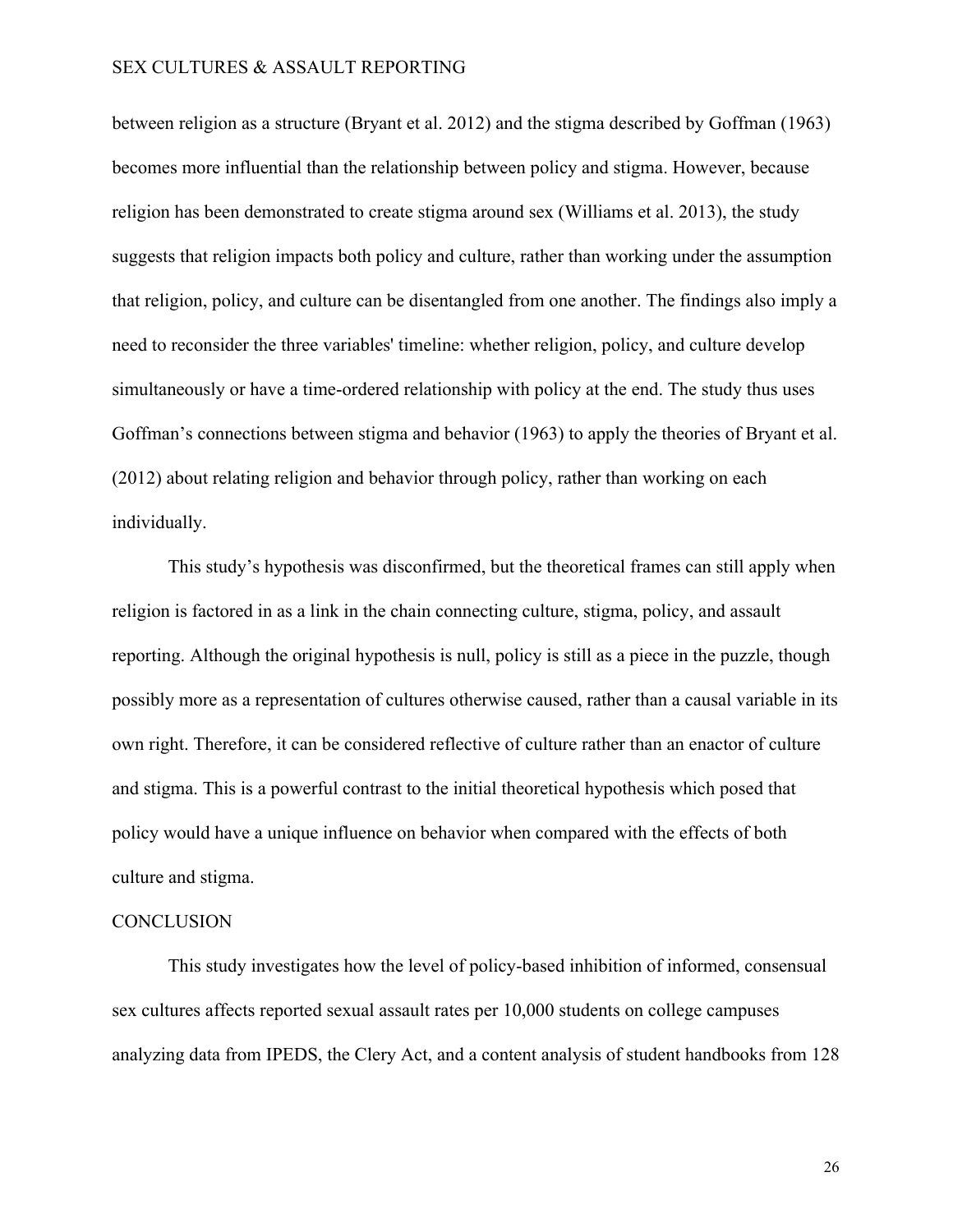colleges and universities across the nation. The data and analyses disconfirm the hypothesis that the higher a college or university's score on the scale of level of policy-based inhibition of informed, consensual sex cultures, the lower its reported assault rates per 10,000 students. In the bivariate analysis, correlation with the independent variable (level of inhibition) was statistically significant, as were status as an HBCU and Protestant affiliation. The level of inhibition and HBCU variables lost their significance in the multivariate regression analysis, when controlling for religion. Protestant affiliation's statistical significance remained throughout both analyses.

The theory of social stigma suggest that norms and stigma are entangled with one another, and therefore together define what can be considered "deviant." Theories of social deviance suggest that humans tend to avoid deviance when possible, and follow norms created by social institutions to avoid the stigmas that norm-breakers experience. In theory, it follows that policy is an impactful operationalization of stigma because it explicitly identifies deviant behaviors. The regression analysis does not support that policy is an integral part of the process of creating stigma and therefore reporting. However, it still supports that shame and stigma are cornerstones of culture, which inherently impact behavior. The statistically significant nature of religion on reported assault rates per 10,000 students presents the influence of culture, and identifies its statistical significance in the study and beyond. This result matters because it leads to questions about where stigma comes from, and the questionable reciprocity of culture, stigma, and policy.

#### *Limitations and Weaknesses*

The present study made steps toward understanding about the relationship between consensual sex cultures and assault reporting cultures, or at least gave tools to understand how to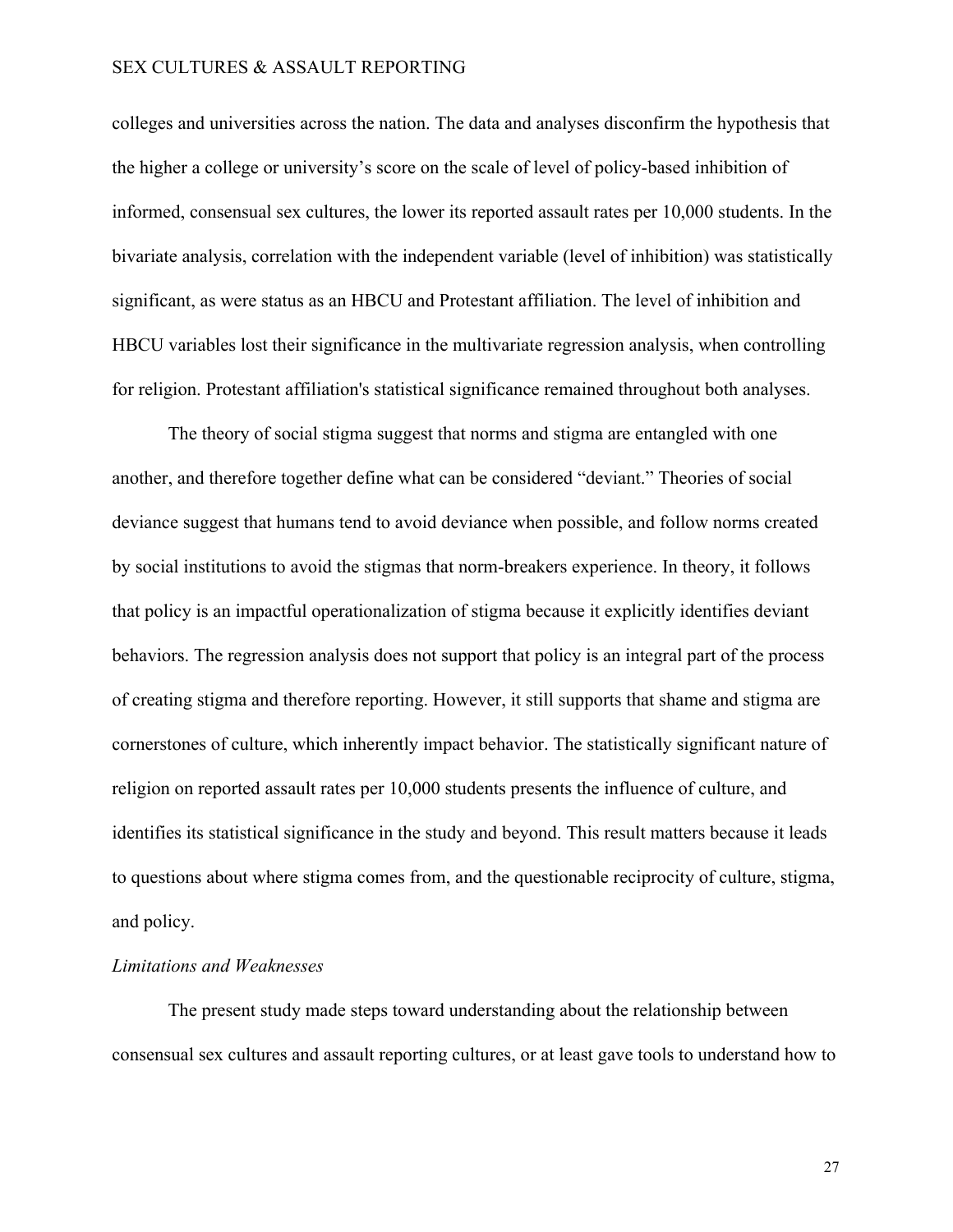ask informed questions about the topic. However, it did also have limitations and weaknesses. The study's sample size was small, with just 128 schools of over 1,000 colleges and universities in the United States. There was not room to explore other intricacies of college environments, such as size or the presence of other intentional communities on campus (division I sports, Greek life, et cetera). In future research, this could provide a more holistic understanding of college campus culture.

Additionally, distinguishing only between Protestant and secular was a limitation. By only looking at these two categories, the study is unable to draw conclusions about religion in general. This limitation does not weaken the study, but it does restrict its scope significantly. Similarly, the Historically Black College or University (HBCU) variable does not provide the scope necessary to thoroughly examine the effects of different racial communities' norms on sexual assault reports or reporting. It provides a nod to the presence of communities that intentionally consider race in their construction, but does not allow for an in-depth understanding of what this community construction means for sex cultures.

This study was weakened by a lack of understanding of reporting culture. The analysis used reports of sexual assault on college campuses, but this is not the same as the number of reports, and there is no way to know how many assaults occurred that were not reported. Therefore, the study is limited because it cannot draw conclusions about potential rationales for lower reported assault numbers: namely, whether it should be attributed to the number of assaults occurring or the culture around reporting assault. In a related vein, the study looked at the construction of sex-positive cultures on college campuses. While the variables used provided tools for understanding one part of sex cultures (consensual sexual behaviors), a lack of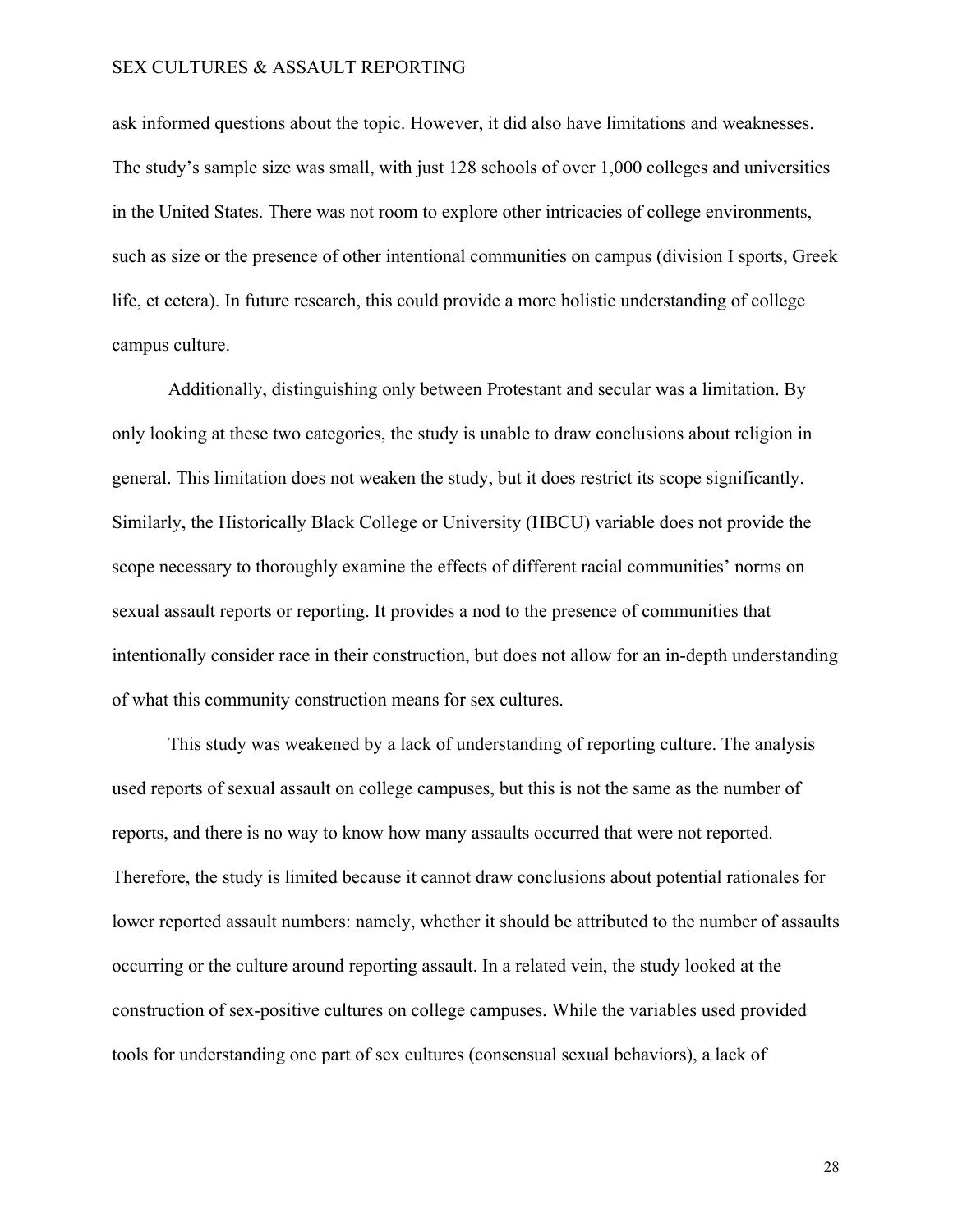understanding about reporting culture remains. This means that the study had no way of addressing, for example, the effect of the number of steps someone has to work through in the reporting process. A more holistic understanding of sex cultures, which would include exploring the reporting process and potential cultural implications of this process, could provide tools to consider reporting culture in its own right more effectively.

#### *Implications*

There is room to continue expanding understanding of sex cultures and assault reporting on college campuses. This study clearly identifies the relationship between Protestant affiliation and the number of reported assaults per 10,000 students on college campuses. It does not, however, discuss how different religious cultures treat sex differently. This gap could be filled through an examination of how different religions, within Christianity (Protestant versus Roman Catholic), between religions (comparisons of schools with Christian, Islamic, Jewish, etc., affiliations), or between religious and secular affiliations in general, affect assault reports. This would provide insights about how religion affects assault reporting cultures in general, rather than just in one religious context, as well as provide a more in-depth understanding of different religious understandings of sexual behaviors.

Additionally, in relation to the study's weaknesses, the operationalization of assault reporting culture is lacking. This study looked at numbers of assaults, but there is room to understand how assault reporting cultures are created, and how the number of assaults and reporting culture relate to one another. This means there are two ways to interpret the results, as mentioned previously: that Protestant schools have fewer assaults, or that they are environments which oppress reporting. The latter is supported by theories of social stigma and deviance, which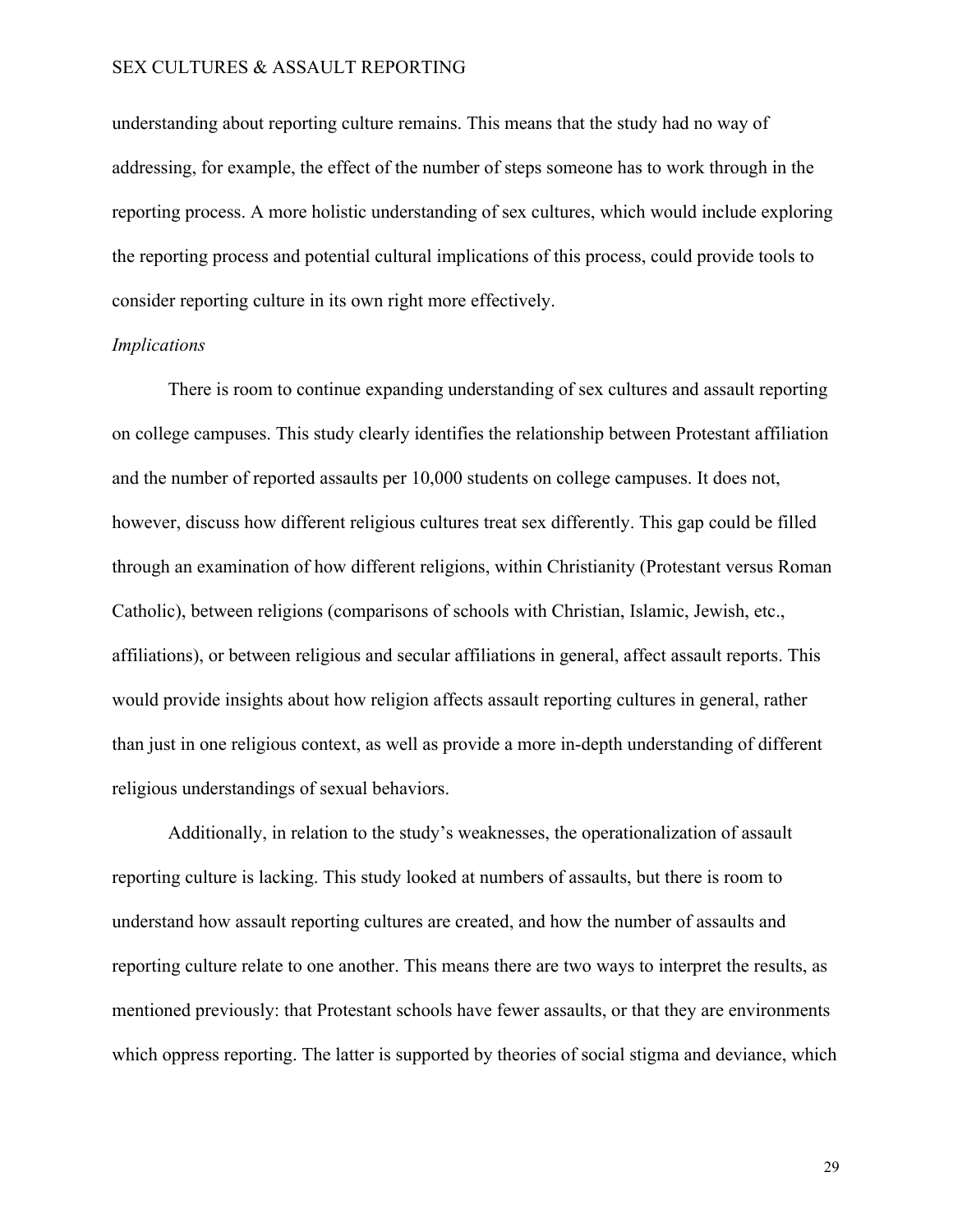is why it is more prevalent in the conclusions drawn here, but there is a need to research truths between the two options.

Finally, this study has implications concerning policy. The study explores the relationship between stigma and behavior, particularly in relationship to what deviance can look like when someone's health and safety is in question from a stigmatized behavior. However, analysis found that the relationship was between religious affiliation and reported sexual assaults, rather than between policy-based inhibition of sex-positive culture and reported sexual assaults. This implies that in some instances, such as college campuses, cultural factors such as religion have spurious impact on policy, and policy is reflective of culture rather than a cause of culture. This takes away from the previously understood power of policy in creating stigma, as it is more of a vessel for culture than a driving force. In practice and in reference to the topic at hand, the study therefore suggests that in order to create safe sexual spaces, where assault rates are down and assault reporting rates are high, there is a need to use policy as a tool to understand the cultural factors at play. The next step would then be to build communities that challenge those factors, rather than assuming that changing policy will change culture and behavior. This method changes understandings about how to enact social change, and provides room to consider the role of policy in creating systemic change toward sex-positive cultures.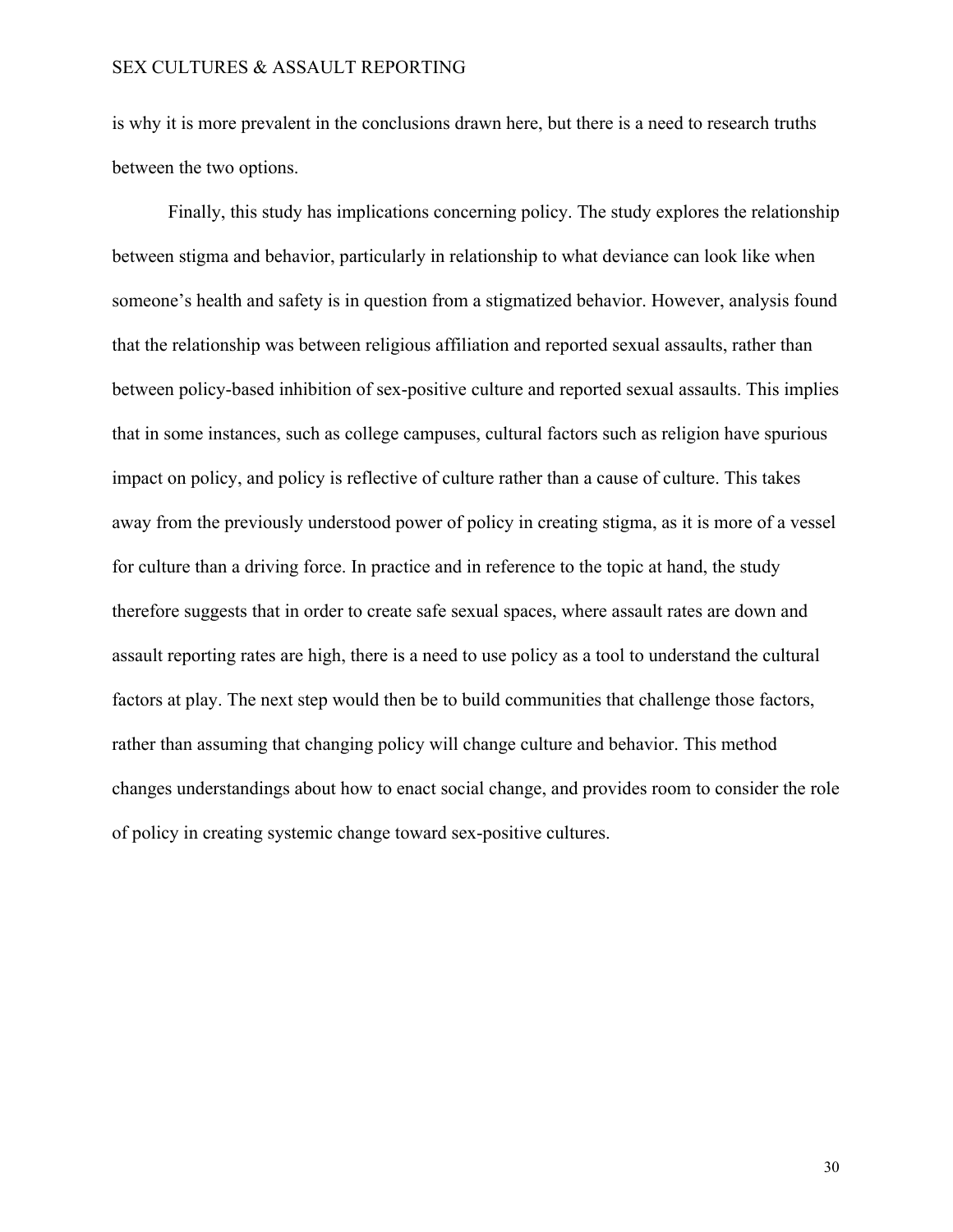### REFERENCES

- Arbeit, Miriam R. 2017. "'Make Sure You're Not Getting Yourself in Trouble:' Building Sexual Relationships and Preventing Sexual Violence at the U.S. Military Academy at West Point." *Journal of Sex Research* 54(8):949-961.
- Ashdown, Brien K, Jana M. Hackathorn, and Jordan Daniels. 2019. "Scandalous: Christian Identification, Sex Guilt, and the Mediated Demonization of the Participants in the AshleyMadison Scandal." *Journal of Social Psychology* 159(3):244-256.
- Balfe, Myles, Ruairi Brugha, Emer O'Connell, Hannah McGee, Diarmuid O'Donovan, and Dierdre Vaughan. 2010. "Why Don't Young Women Go for Chlamydia Testing? A Qualitative Study Employing Goffman's Stigma Framework." *Health, Risk & Society* 12(2):131-148.
- Becker, Amy. 2017. *89 Percent of Colleges Reported Zero Incidents of Rape in 2015*. [https://www.aauw.org/article/clery-act-data-analysis-2017/.](https://www.aauw.org/article/clery-act-data-analysis-2017/)
- Bryant, Clifton D. and Craig J. Forsyth. 2012. "The Complexity of Deviant Lifestyles." *Deviant Behavior* 33:525-549.
- DeLong, Stephanie M., Laurie M. Graham, Erin P. Magee, Sarah Treves-Kagan, Christine L. Gray, Alison M. McClay, Samantha M. Zarnick, Lawrence L. Kupper, Rebecca M. Macy, Olivia S. Ashley, Audrey Pettifor, Kathryn E. Moracco, and Sandra L. Martin. 2018. "Starting the Conversation: Are Campus Sexual Assault Policies Related to the Prevalence of Campus Sexual Assault?." *Journal of Interpersonal Violence* 33(21):3315-3343.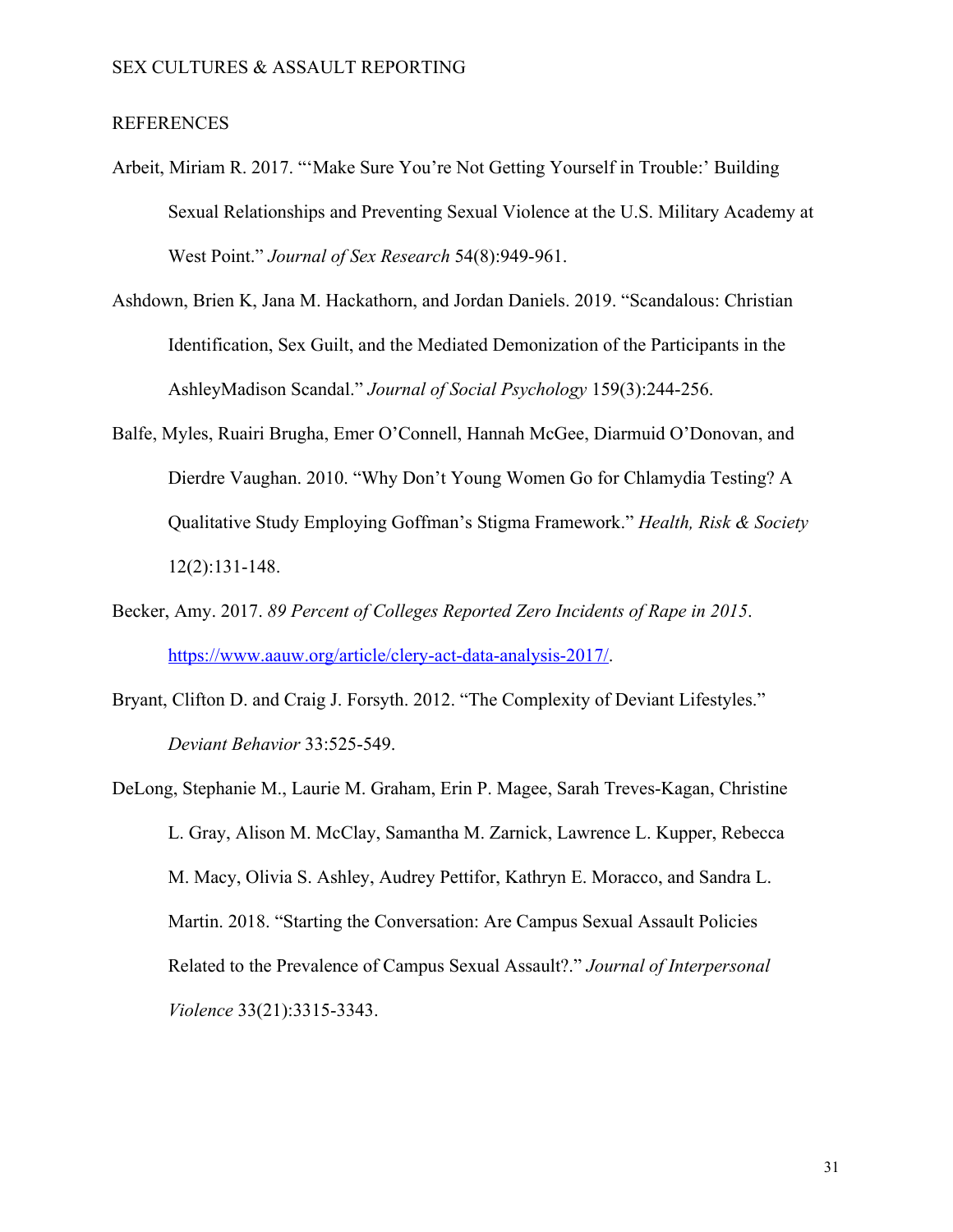- Demers, Jennifer M., Sally K, Ward, Wendy A. Walsh, Victoria L. Banyard, Ellen S. Cohn, Katie M. Edwards, and Mary M. Moynihan. 2018. "Disclosure on Campus: Students' Decisions to Tell Others about Unwanted Sexual Experiences, Intimate Partner Violence, and Stalking." *Journal of Aggression, Maltreatment & Trauma* 27(1):54-75.
- Goffman, Erving. 1963. *Stigma: Notes on the Management of Spoiled Identity*. New York, New York: Simon & Schuster, Inc.
- Griffin, Vanessa, Dylan Pelletier, O. Hayden Griffin III, and John J. Sloan III. 2017. "Campus Sexual Violence Elimination Act: SaVing Lives or SaVing Face?." *American Journal of Criminal Justice* 42(2):401-425.
- Hauser, Jessica R. and Cecilia S. Obeng. 2015. "The Influence of Religiosity on Sexual Behaviors: A Qualitative Study of Young Adults in The Midwest." *International Public Health Journal* 7(4):375-381.
- Haviv, Noam. 2016. "Reporting Sexual Assaults to the Police: the Israeli BDSM Community." *Sexuality Research & Social Policy: Journal of NSRC* 13(3):276-287.
- Hlavka, Heather R. 2017. "Speaking of Stigma and the Silence of Shame." *Men & Masculinities* 20 (4):482-505.
- Holland, Kathryn J. 2017. "'It Happens to Girls All the Time': Examining Sexual Assault Survivors' Reasons for Not Using Campus Supports." *American Journal of Community Psychology* 59(1):50-64.
- Holtzman, Mellisa and Chadwick L. Menning. 2019. "Developments in Sexual Assault Resistance Education: Combining Risk Reduction and Primary Prevention." *Journal of Applied Social Science* 13(1):7-25.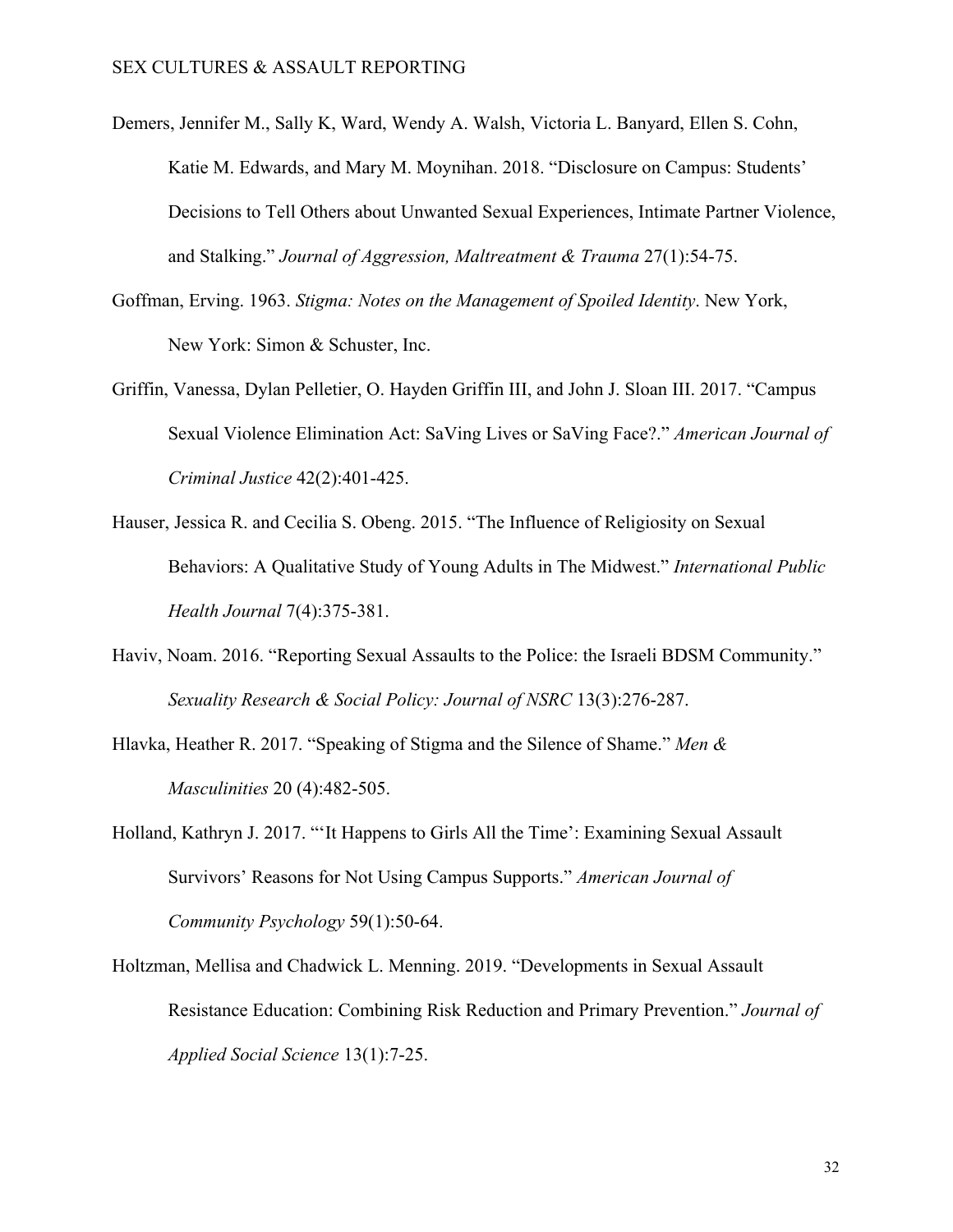- Jordan, Carol E., Jessica L. Combs, and Gregory T. Smith. 2014. "An Exploration of Sexual Victimization and Academic Performance Among College Women." *Trauma, Violence & Abuse* 15(3):191-200.
- Kennedy, Angie C. and Kristen A. Prock. 2018. "'I Still Feel Like I Am Not Normal": A Review of the Role of Stigma and Stigmatization Among Female Survivors of Child Sexual Abuse, Sexual Assault, and Intimate Partner Violence." *Trauma, Violence, & Abuse* 19(5):512-527.
- Klein, Lauren "LB," Laurie M. Graham, Sarah Treves-Kagan, Premela G.Deck, Stephanie M. DeLong, and Sandra L. Martin. 2018. "Leveraging Data to Strengthen Campus Sexual Assault Policies." *Journal of Interpersonal Violence* 33(23):3298-3314.

Krebs, Christopher, Christine Lindquist, Marcus Berzofsky, Bonnie Shook-Sa, Kimberly Peterson, Michael Planty, Lynn Langton, and Jessica Stroop. 2016. *Campus Climate Survey Validation Study Final Technical Report*:

<https://www.bjs.gov/content/pub/pdf/ccsvsftr.pdf>.

- Kubiak, Sheryl Pimlott, Hanna Brenner, Deborah Bybee, Rebecca Campbell, and Gina Fedock. 2018. "Reporting Sexual Victimization During Incarceration: Using Ecological Theory as a Framework to Inform and Guide Future Research." *Trauma, Violence, & Abuse* 19(1):94-106.
- Luquis, Raffy R., Gina M. Brelsford, and Liliana Rojas-guyler. 2012. "Religiosity, Spirituality, and Sexual Behaviors Among College Students." *Journal of Religion and Health* 51(3):601-614.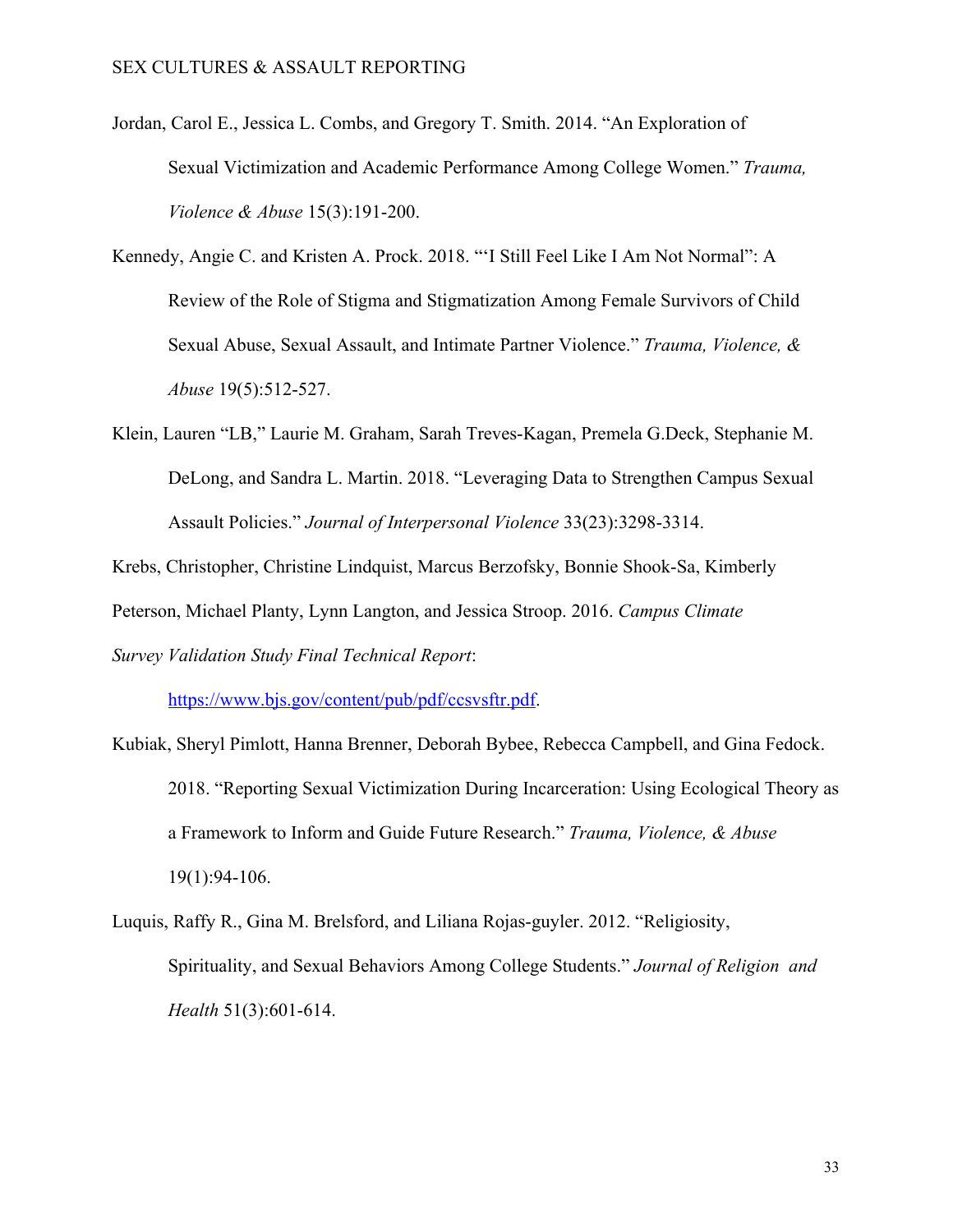Maples, Gordon W., Emily Perrin Britt, John M. Braxton, et al. 2019. "Behaviours Viewed as Deplorable by Peers: A Different Approach to Programming to Curb Unacceptable Behaviors in Fraternities and Sororities." *Oracle: The Research Journal of the Association of Fraternity/Sorority Advisors* 14(1):1-22.

Mercer, John. 2018. "Sex Positivity and the Persistence of Shame." *Sexualities* 21(8)1304-1307.

- Moore, Briana M., and Thomas Baker. 2016. "An Exploratory Examination of College Students' Likelihood of Reporting Sexual Assault to Police and University Officials: Results of a Self-Report Survey." *Journal of Interpersonal Violence* 2016:1-20.
- Narang, Bindiya. 2018. "The Critical Need for School-Based Interventions to Safeguard Children Against Sexual Abuse." *Rajagiri Journal of Social Development* 10(1):3-16.
- Novack, Stacey. 2017. "Sex Ed in Higher Ed: Should We Say Yes to 'Affirmative Consent?'." *Studies in Gender & Sexuality* 18(4):302-312.
- Patrick, Megan E. and Christine M. Lee. 2010. "Sexual Motivations and Engagement in Sexual Behavior During the Transition to College." *Archives of Sexual Behavior* 39(3):674-81.
- Ralston, Kevin M. 2012. "An Intersectional Approach to Understanding Stigma Associated with Male Sexual Assault Victimization." *Sociology Compass* 6(4):283-292.
- Spencer, Chelsea, Allen Mallory, Michelle Toews, Sandra Stith, and Leila Wood. 2017. "Why Sexual Assault Survivors Do Not Report to Universities: A Feminist Analysis." *Family Relations* 66(1):166-179.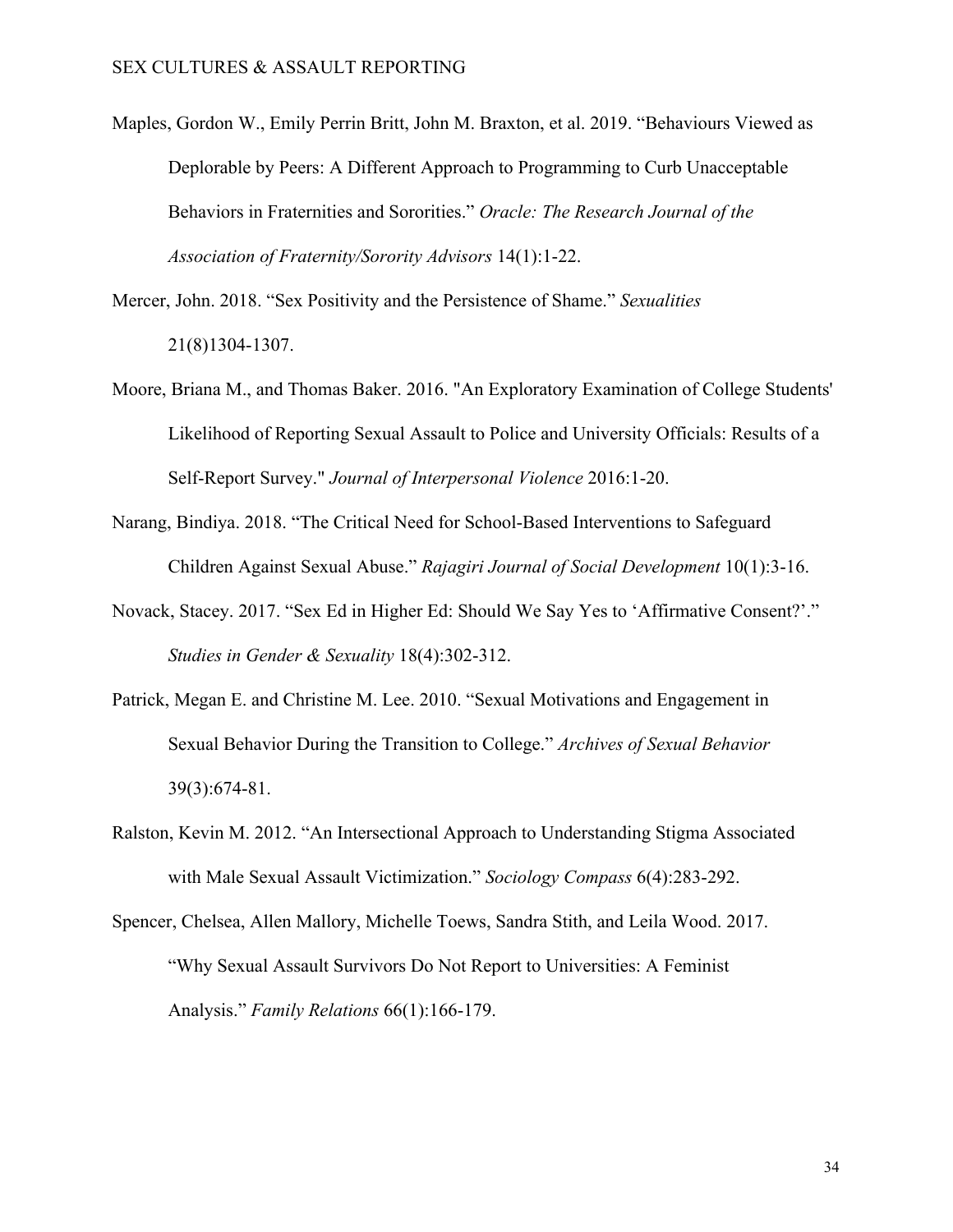- Sprankle, Eric, Katie Bloomquist, Cody Butcher, Neil Gleason, and Zoe Schaefer. 2018. "The Role of Sex Work Stigma in Victim Blaming and Empathy of Sexual Assault Survivors." *Sexuality Research & Social Policy: Journal of NSRC* 15(3):242-248.
- Stoner, Julie E. and Robert J. Cramer. 2019. "Sexual Violence Victimization Among College Females: A Systematic Review of Rates, Barriers, and Facilitators of Health Service Utilization on Campus." *Trauma, Violence & Abuse* 20(4):520-533.
- Vanderwoerd, James R. and Albert Cheng. 2017. "Sexual Violence on Religious Campuses." *Canadian Journal of Higher Education* 47(2):1-21.
- Williams, Kesha, Kyla DeFazio, and Regina Goins. 2014. "Transitions: Negotiating Sexual Decision Making in the Life of Students Attending a Christian University." *Sexuality & Culture* 18(3):547-559.
- Worthen, Meredith G. F. and Samantha A. Wallace. 2017. "Intersectionality and Perceptions About Sexual Assault Education and Reporting on College Campuses." *Family Relations* 66(1):180-196.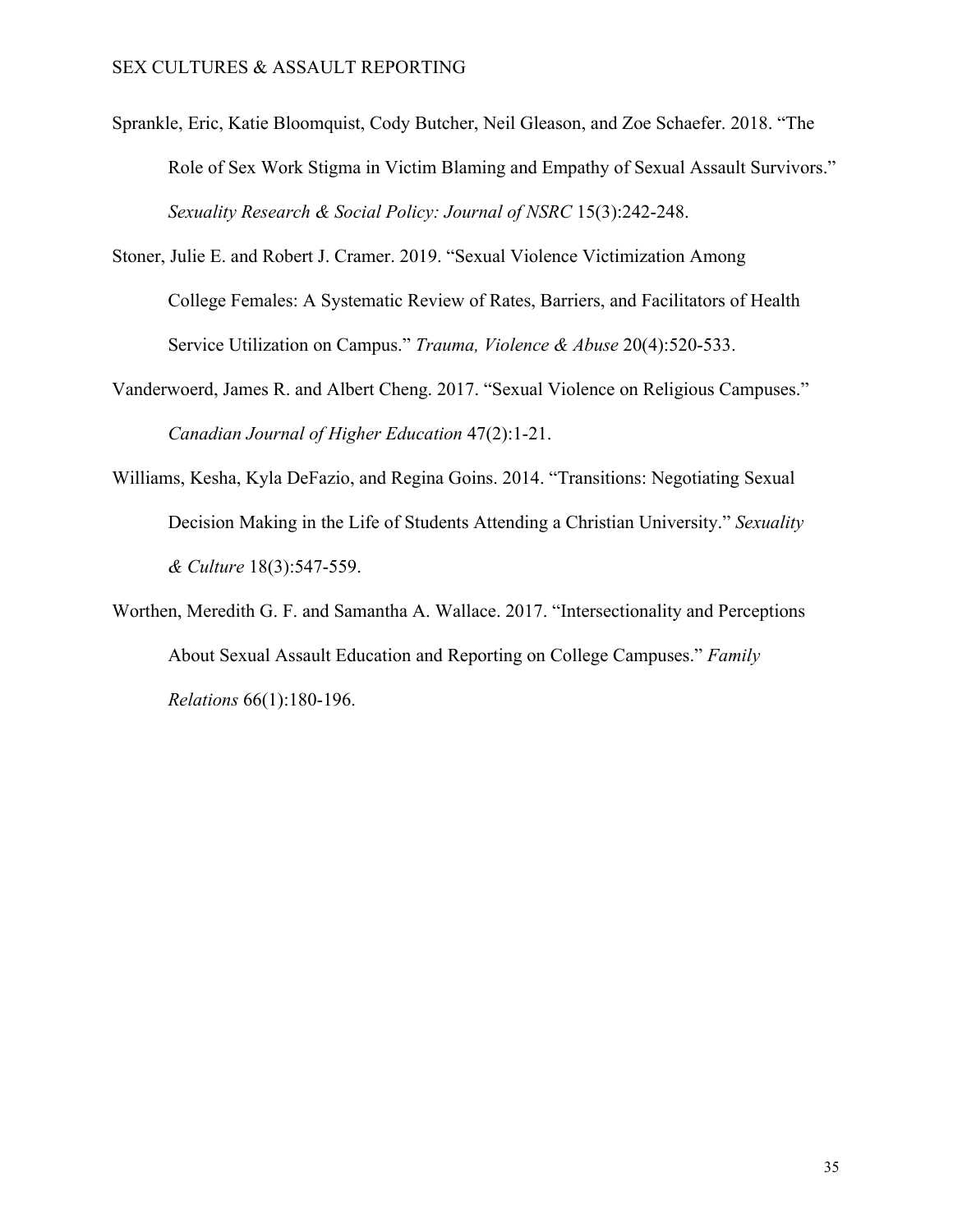| <b>Topic</b>                                            | <b>Description</b>                                                                                                                            | <b>Values</b>                                                                      | <b>Recode</b>                         |
|---------------------------------------------------------|-----------------------------------------------------------------------------------------------------------------------------------------------|------------------------------------------------------------------------------------|---------------------------------------|
| Total population                                        | Total undergraduate<br>student population                                                                                                     | [population<br>of institution]                                                     | $0 = 5000$<br>$1 = 5000+$             |
| Private vs Public                                       | Is the school private<br>or public?                                                                                                           | $0 =$ private<br>$1 = \text{public}$                                               | <b>NONE</b>                           |
| Curriculum style<br>(dichotomous)                       | Does the school have $1 =$ Liberal Arts,<br>a liberal arts<br>curriculum or not?                                                              | 0=Not Liberal Arts                                                                 | <b>NONE</b>                           |
| Sex before marriage                                     | Does the school<br>permit consensual sex Not Mentioned,<br>before marriage?                                                                   | Prohibit, Discourage, $-1$ = Mentioned Pos<br>Mentioned Positively $1 = Discourse$ | $0 = Not$ mentioned<br>$2 =$ Prohibit |
| Consequence for<br>sex before<br>marriage               | Does the school<br>impose disciplinary<br>consequence for<br>having consensual<br>sex before marriage?                                        | Yes/No                                                                             | $0 = No$<br>$2 = Yes$                 |
| Religious moral<br>rationales for<br>policies about sex | Does the school refer Yes/No<br>to moral definitions<br>around sexual<br>behavior (role in<br>choice to engage) in a<br>religious context?    |                                                                                    | $0 = No$<br>$2 = Yes$                 |
| Secular moral<br>rationales for<br>policies about sex   | Does the school refer Yes/No<br>to moral definitions<br>around sexual<br>behavior (role in<br>choice to engage) in a<br>nonreligious context? |                                                                                    | $0 = No$<br>$2 = Yes$                 |

# **Table 1. Variable Descriptions for determining sample size, independent, dependent, and control variables.** *N***=128**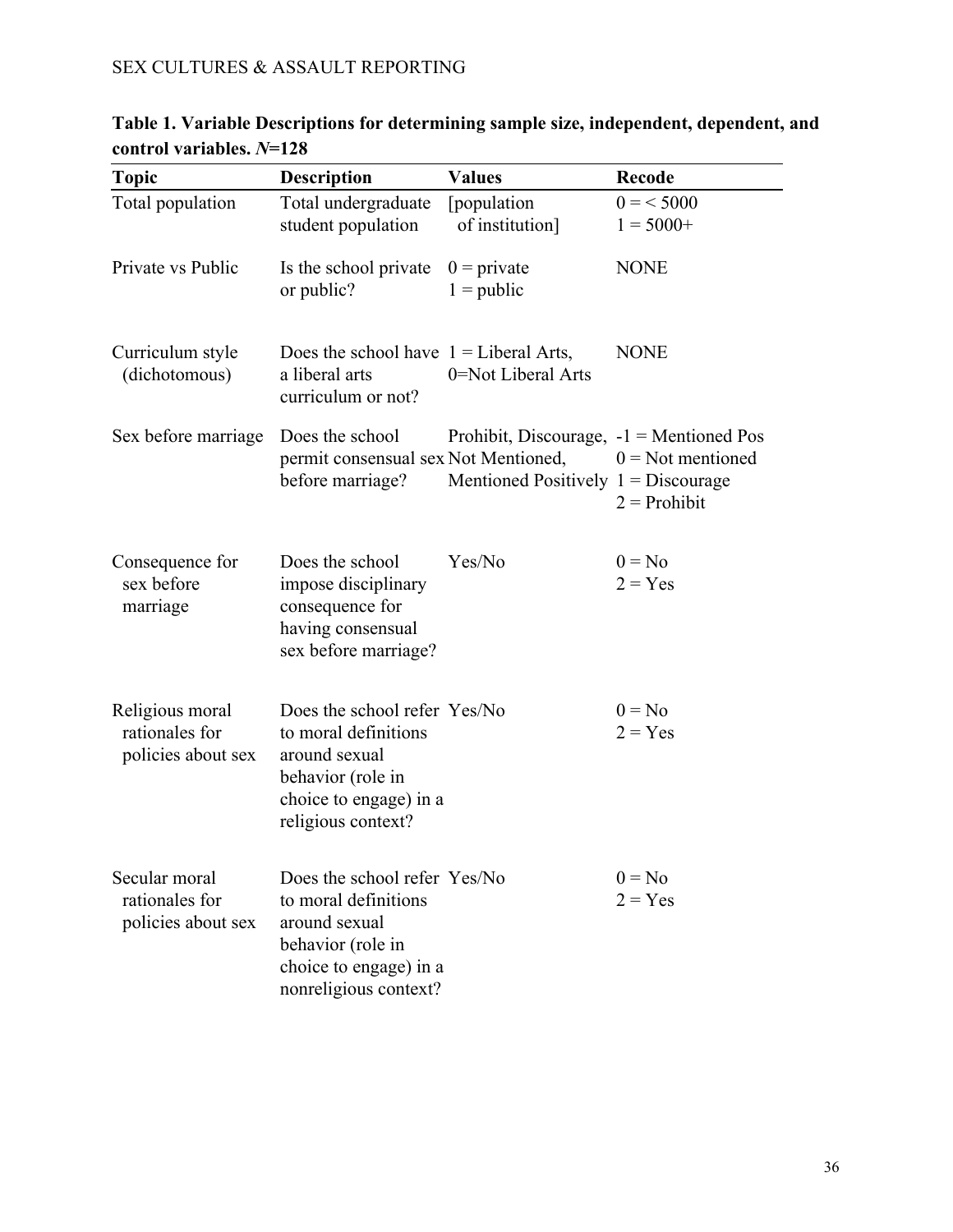| Living with a<br>romantic partner<br>before marriage  | Does the school<br>permit living with a<br>romantic partner<br>before marriage?      | Prohibit, Discourage, $-1$ = Mentioned Pos<br>Not Mentioned,<br>Mentioned Positively $1 = Discourse$ | $0 = Not$ mentioned<br>$2 =$ Prohibit |
|-------------------------------------------------------|--------------------------------------------------------------------------------------|------------------------------------------------------------------------------------------------------|---------------------------------------|
| Consensually shared<br>nude image<br>content          | Is the sharing of<br>consensual sexual<br>images (i.e. nude<br>pictures) prohibited? | Prohibit, Discourage, $-1$ = Mentioned Pos<br>Not Mentioned,<br>Mentioned Positively $1 = Discourse$ | $0 = Not$ mentioned<br>$2 =$ Prohibit |
| Consensual sex as<br>"misconduct"                     | Does the phrase<br>"Sexual Misconduct"<br>include consensual<br>sex?                 | Yes/No                                                                                               | $0 = No$<br>$2 = Yes$                 |
| Handbook defining<br>consent                          | Does the college's<br>student handbook<br>provide a definition<br>of consent?        | Yes/No                                                                                               | $0 = Yes$<br>$2 = No$                 |
| Title IX defining<br>consent                          | Does the college's<br>Title IX policy<br>provide a definition<br>of consent?         | Yes/No                                                                                               | $0 = Yes$<br>$2 = No$                 |
| School's religious<br>affiliation                     | Religious affiliation,<br>simply divided<br>between Christian<br>sects and other     | Protestant,<br>Catholic, None/Other $0 =$ None                                                       | $1$ = Protestant                      |
| <b>Historically Black</b><br>College or<br>University | Is the school an<br>HBCU?                                                            | $Yes = 1$<br>$No = 0$                                                                                | <b>NONE</b>                           |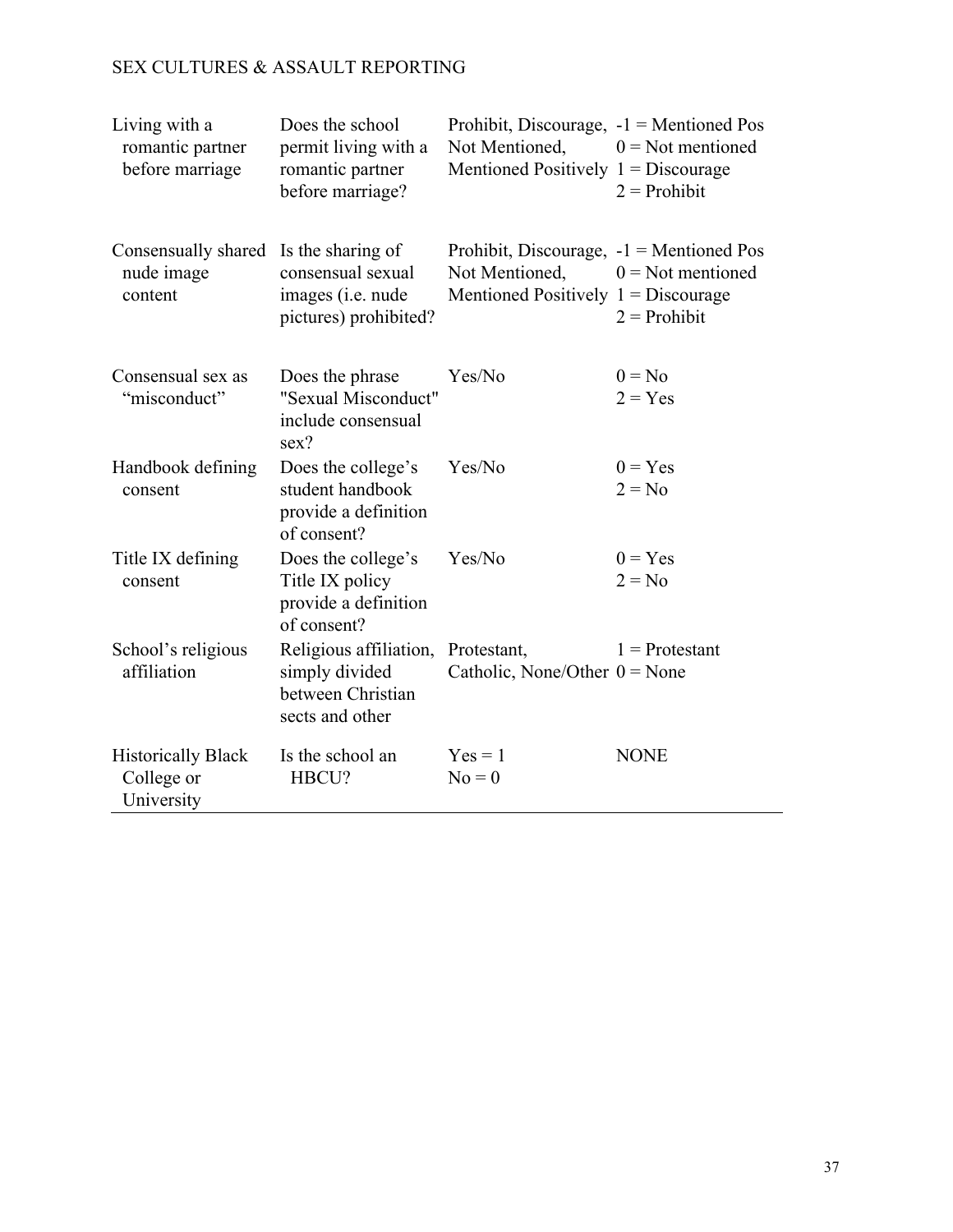| <b>Variable</b>                  | Mean   | Median | <b>Standard Deviation</b> |
|----------------------------------|--------|--------|---------------------------|
| Level of policy-based inhibition | 5.560  | 4.000  | 5.055                     |
| Assaults per 10,000 students     | 17.810 | 6.090  | 28.713                    |
| Protestant                       | 0.560  | 1.000  | 0.498                     |
| <b>HBCU</b>                      | 0.190  | 0.000  | 0.392                     |

# **Table 2. Means, Medians, and Standard Deviations for All Variables (***N***=128)**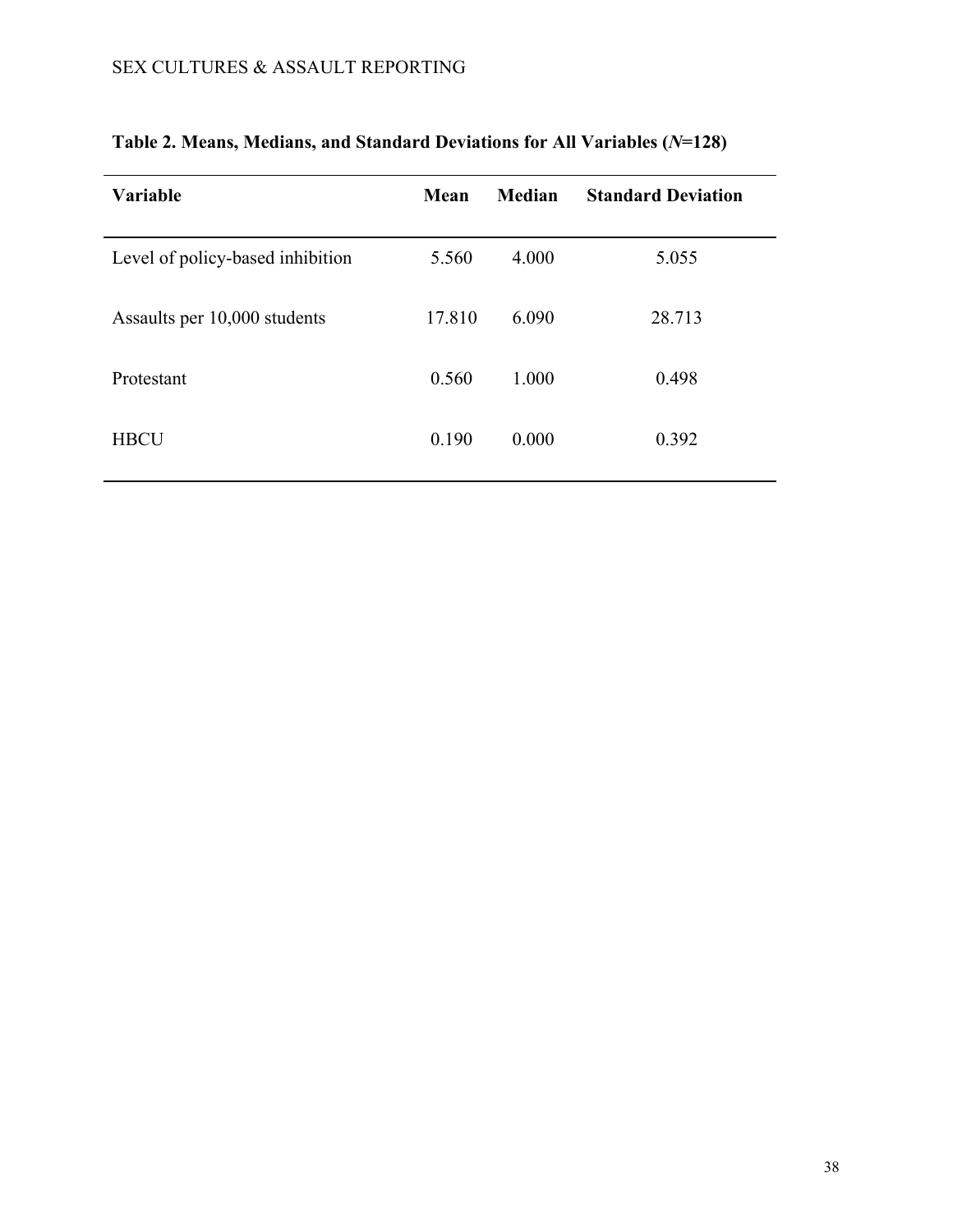

**Figure 1. Histogram of Level of Policy-Based Inhibition of Informed Consensual Sex Cultures**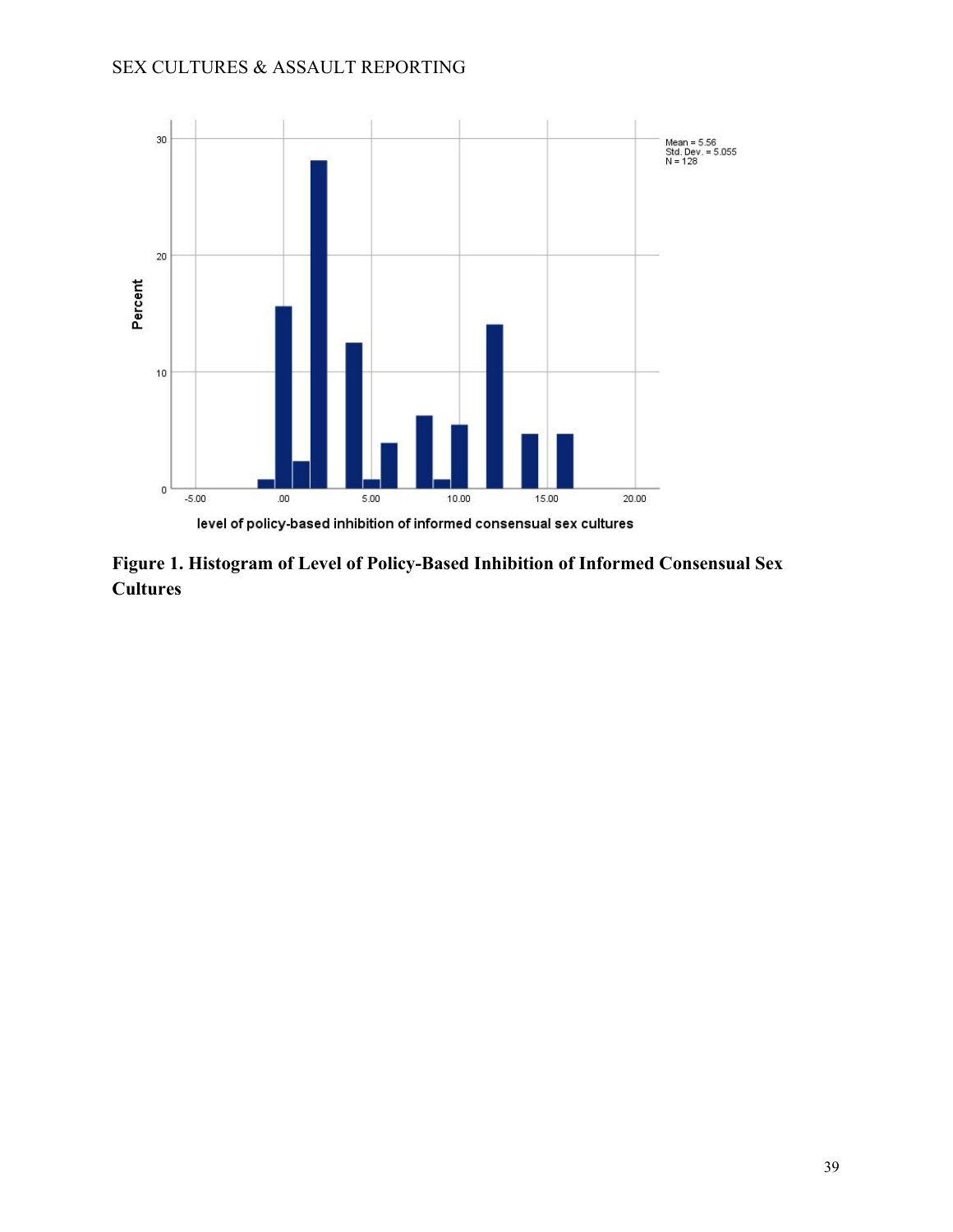

**Figure 2. Histogram of Assaults per 10,000 Students**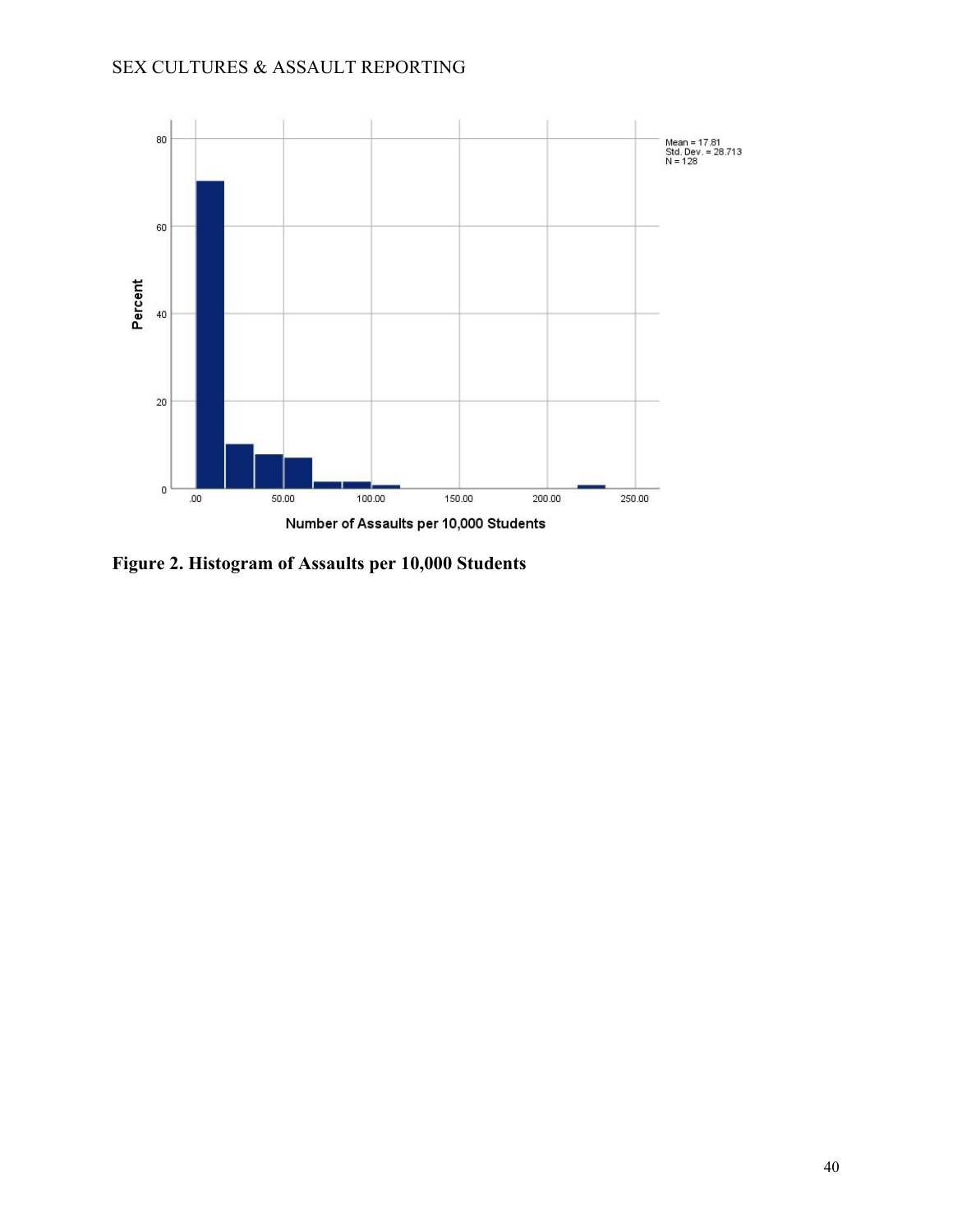

**Figure 3. Bar Graph of Religion**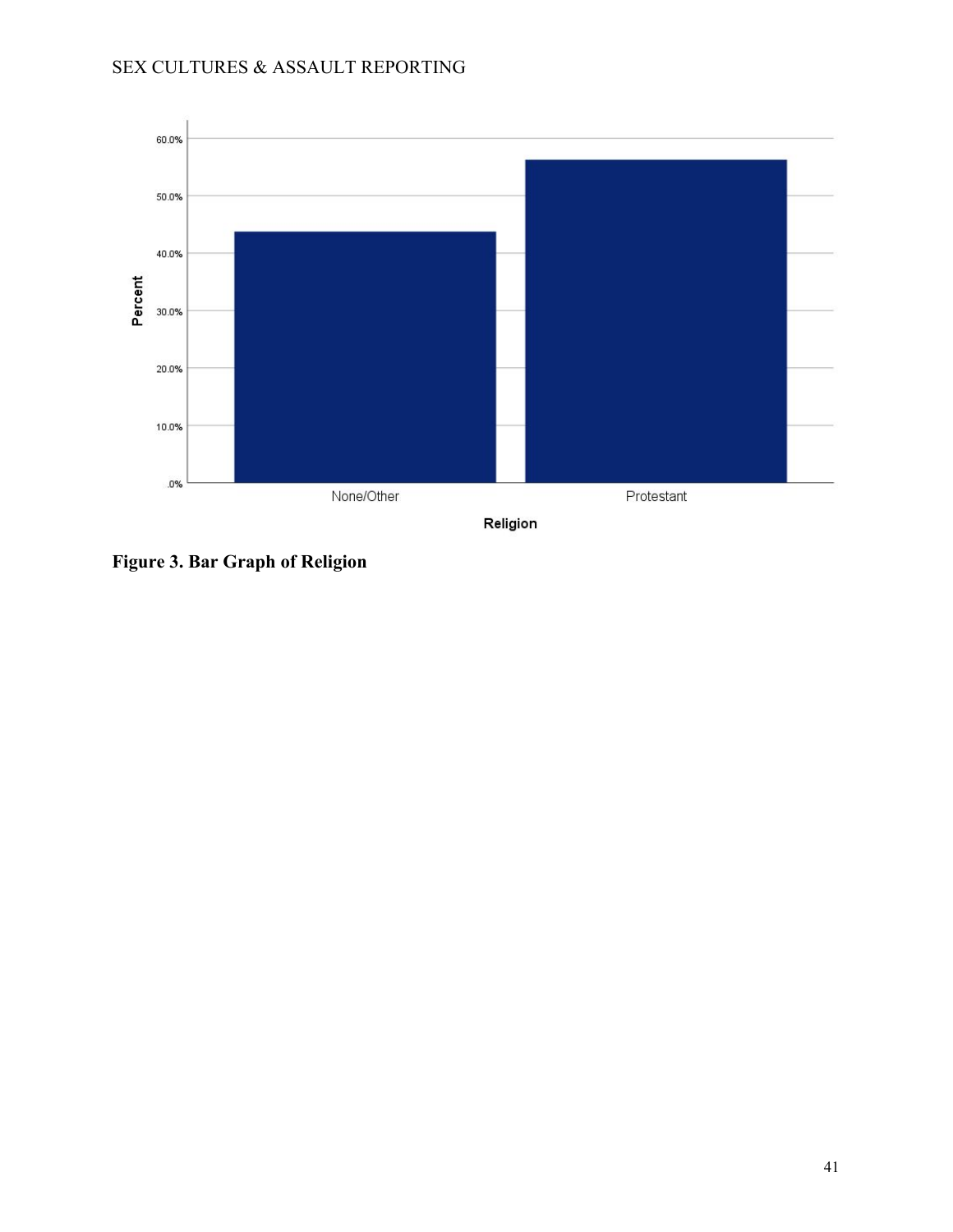

**Figure 4. Bar Graph of Historically Black College or University**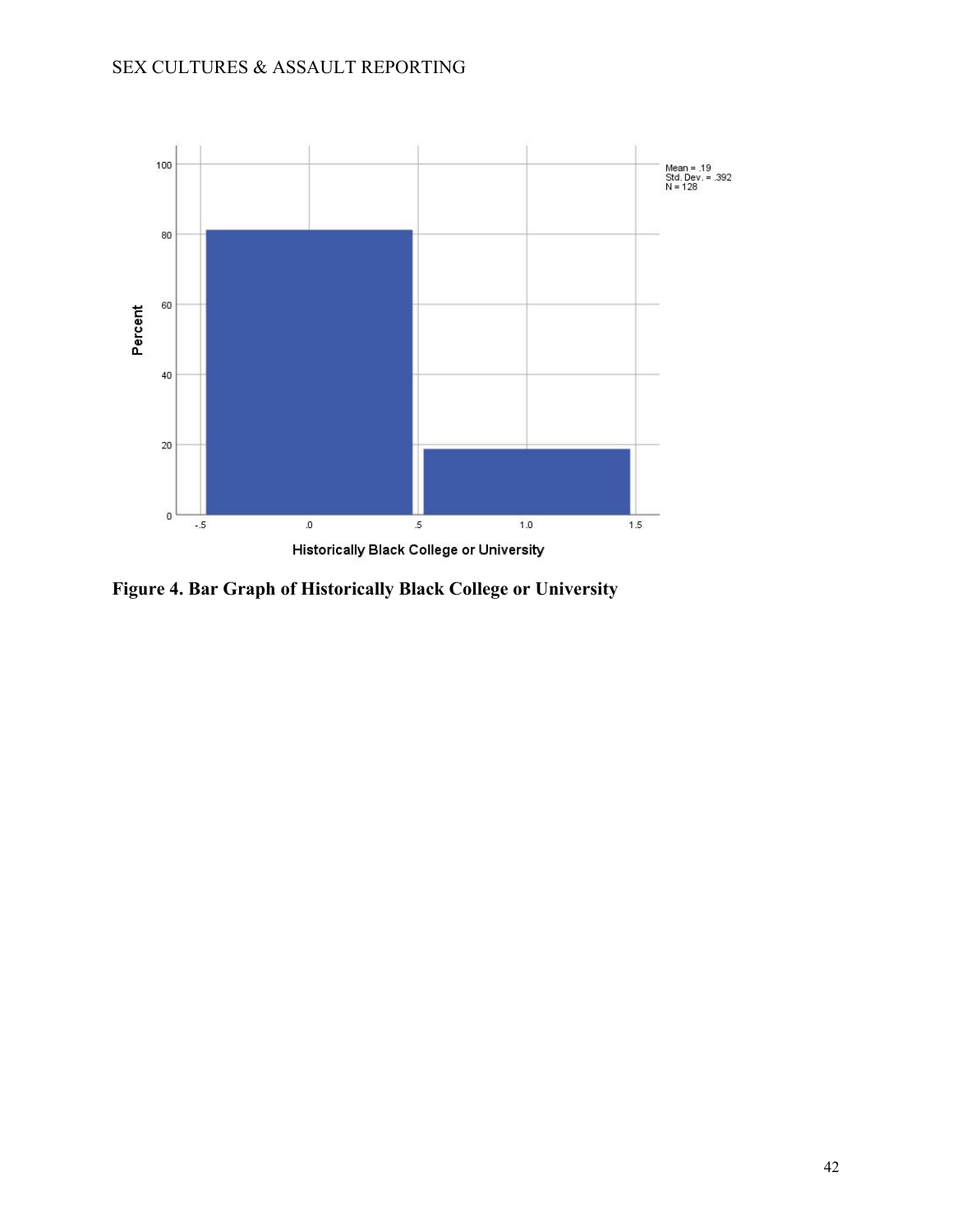| Variable                                      | Level of<br><b>Policy-based</b><br><b>Inhibition</b> | Protestant | <b>HBCU</b> |
|-----------------------------------------------|------------------------------------------------------|------------|-------------|
| <b>Assaults per</b><br>10,000 Students        | $-.361**$                                            | $-448**$   | $-.191*$    |
| Level of<br><b>Policy-Based</b><br>Inhibition |                                                      | $.643**$   | .113        |
| <b>Protestant</b>                             |                                                      |            | $.222*$     |
| $*_{p}$ < .05<br>** $p < .01$                 |                                                      |            |             |

# **Table 3. Correlations (***r***) Among Reported Assaults per 10,000 Students and Three Independent Variables (listwise deletion,** *N***=128)**